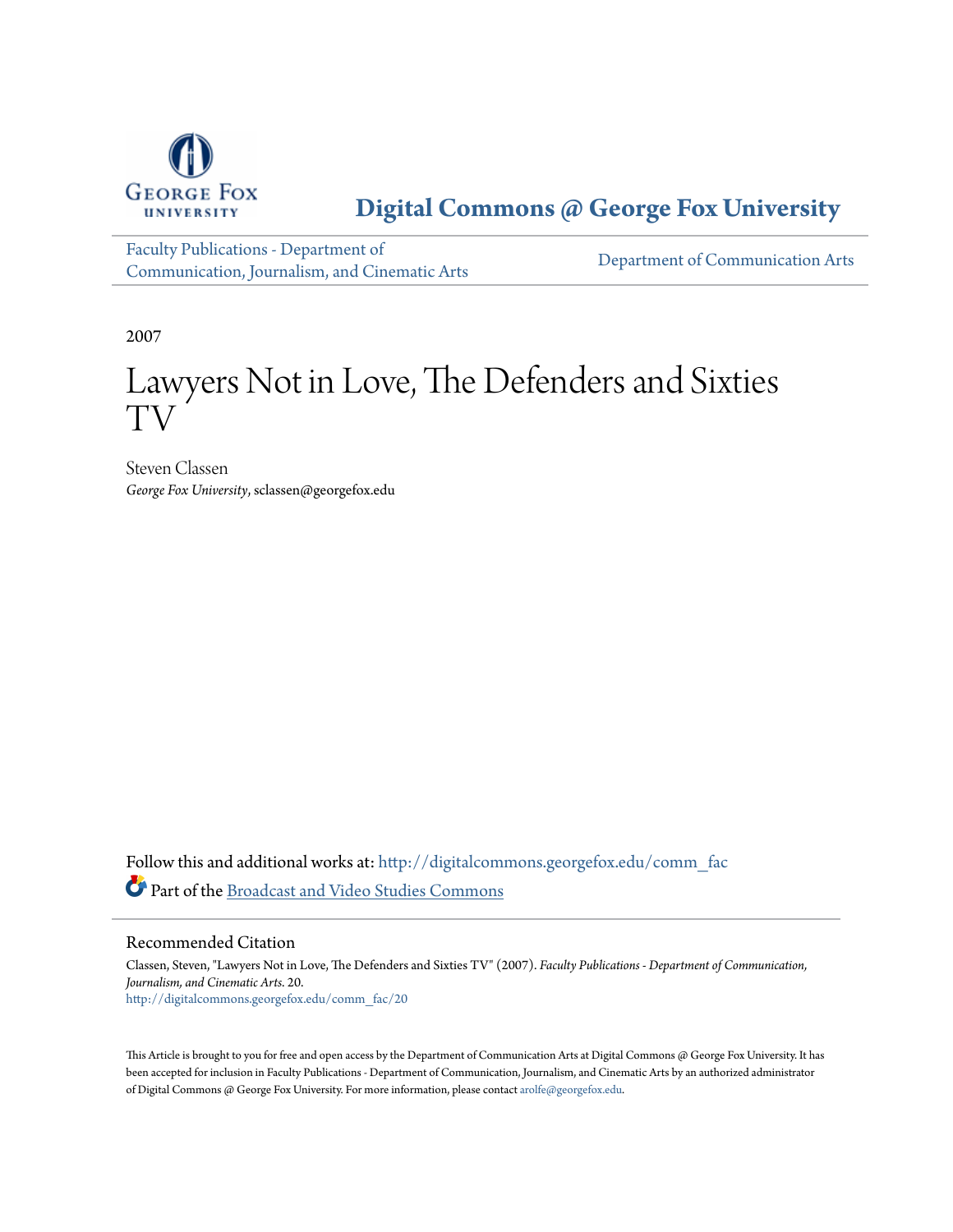# Lawyers Not in Love

### The Defenders and Sixties TV

#### Steven Classen

California State University, Los Angeles

This essay offers a social history and examination of The Defenders as a popular, critically acclaimed television text that negotiated anxieties regarding crime, law, justice, liberalism, and masculinity in the 1960s and 1990s. Both The Defenders television series (1961–1965) and the Showtime motion picture series (1997–1998) by the same name rearticulated enduring tensions between law's formalism and just desires for compassion and mercy, depicting defense attorneys as men who work both inside and outside of "law" to ensure justice and confront the lack of humanism in "the rule of law." Such discourses are understood and appreciated in different ways in different times, particularly as the cultural politics of nostalgia are engaged. The Defenders offers clear illustrations of the ways in which popular narratives not only depict juridical roles but also perform them, specifying when and where "law" begins and ends.

*Keywords:* television drama; lawyers; crime; justice; sixties

*Century City,* **set in the year 2030** in Los Angeles, premiered in the spring 2004 prime-time schedule, promising viewers a legal drama envisioned in the far-off future. The future of the series, however, was short. CBS canceled it after four weeks of middling ratings, but not before it piqued the interest of scholars examining the intersections of popular television and law. For example, Paul Bergman, writing for the journal *Picturing Justice*, noted that *Century City*'s premiere episode had "roots [that] can stretch all the way back to *The Defenders*." Furthermore, he remarked, "watching capable lawyers battle over a public policy issue . . . was refreshing in an era when lawyer shows tend to resemble either soap operas or paperback mysteries" (2004, 1).

Such a hailing of the sixties television series *The Defenders* as the hallmark of quality legal drama is commonplace. Contemporary television scholars and critics such as Bergman routinely point to and praise the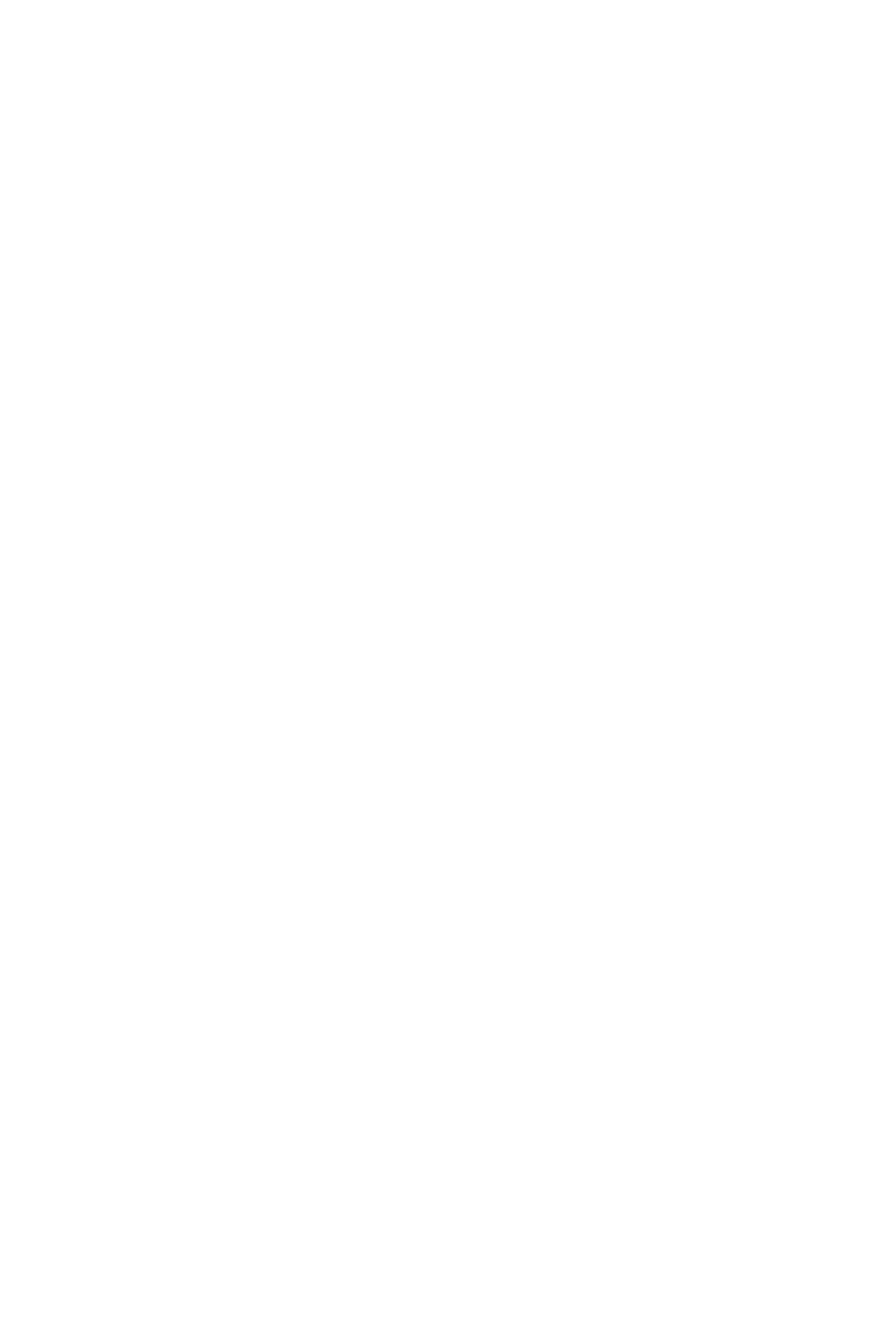program's address of controversial public policy issues by "hero-statesman" attorneys that eschewed the melodramatic and struggled with the limitations of law and legal institutions. The program won thirteen Emmys during its four-year prime-time run, and for these reasons, among others, it is rare to find a scholarly survey of prime-time television lawyers that fails to at least briefly praise the sixties series, if not call explicitly for its revival.

And revived it was. More than thirty-two years after it left American television, *The Defenders* returned briefly to legal practice on the small screen. *The Defenders* first aired on CBS from 1961–1965 and was remade into a short series of three Showtime motion pictures during the 1997– 1998 seasons.<sup>1</sup>Legal patriarch Lawrence Preston, the embodiment of the distinguished, principled criminal defense advocate, was brought back to life one final time shortly before actor E. G. Marshall's 1998 death and was quickly embraced by critics who watched the new productions through prisms of popular memories and nostalgia regarding a televisual father and son and the administration of justice.

In a "prime-time law" world dominated by the programs and spin-offs of *Law & Order*, *NYPD Blue*, and *COPS,* and in the wake of "O. J.," Showtime executive producer Stan Rogow realized he was cutting across the programming grain as he pitched *The Defenders* remake in the late nineties—and received no broadcast network interest. As *Los Angeles Times* television critic Howard Rosenberg explained, the broadcasters passed "because it was about a defense lawyer . . . [and] it was the network's perception that the public wanted to see shows about people behind bars. . . . Still in [network] minds were the O.J. Simpson case and lingering public attitudes about the law and defense attorneys" (Rosenberg 1997, F14).

Rosenberg's explanation and assessment of the major networks and producers as predominately aligned with the discourses of the prosecutorial state finds support in recent scholarly literature. Timothy Lenz (2003) and Elaine Rapping (2003) have argued that even in a prime-time world that includes some sympathetic defense attorneys (e.g., *The Practice*, *Matlock*, *Murder One*), the conservative backlash against "crime" has been prominently reproduced in popular television fare and representations of attorneys, law, and order. In Rapping's *Law and Order as Seen on TV*, she underlines the public and network sentiment described by Rosenberg, arguing that an embrace of the prosecutorial state and the increasing criminalization of American life have marked the past two decades in the United States.

So, in this social and cultural context, why was the late-nineties revival of *The Defenders* met with grand praise by many of the nation's prominent television critics? I argue that the answer is found in address of a more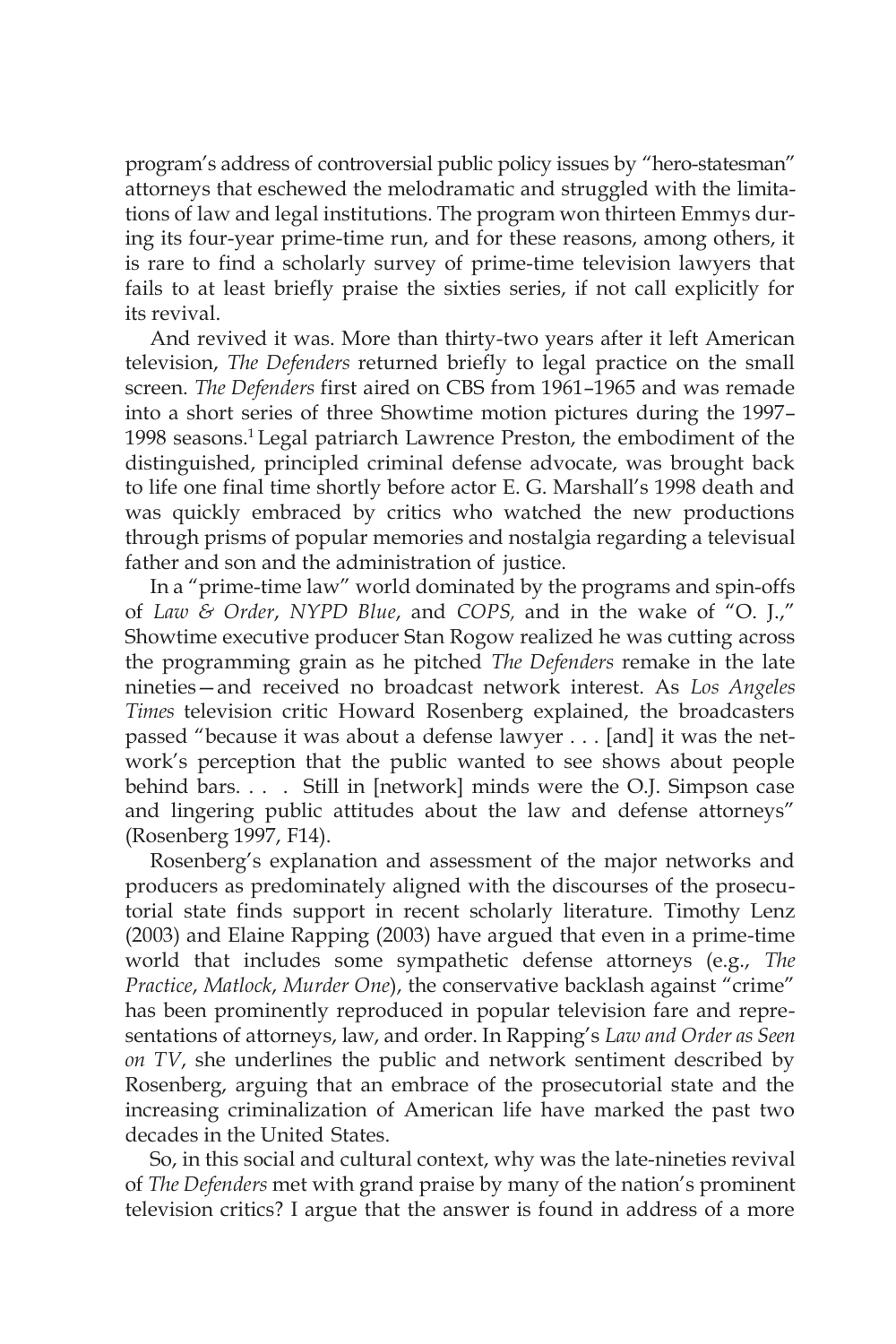fundamental query: how did the short series of Showtime motion pictures as well as the original series take up and negotiate specific historical concerns regarding crime, law, and order within established discourses of legal liberalism and masculinity?

Approaching both the sixties TV show and the Showtime movies as partial and popular engagements with larger social concerns, this essay offers a social history and examination of these cultural productions as popular mediators of anxieties regarding criminal justice, male power, and the enduring opposition between law and justice. As critical scholars have shown, the relationship of law to justice—the opposition of law's formalism to just desires for human compassion and mercy—persists as a problem central to legal liberalism and everyday legal practice.<sup>2</sup>Mark Tushnet writes that this opposition is "a persistent trope in the discourse on law" and further explains that the regulation "by rules not men" celebrated within legal liberalism has a "rigidity [which] must be tempered from the outside, by mercy and a case-specific particularism associated with justice" (1996, 244).

In this article, I will show how *The Defenders*, in the 1960s and 1990s, takes up this tension within specific social and national contexts, representing virtuous defense attorneys as men who work both inside and outside of "law" to ensure justice. The hero-statesman defense lawyers in *The Defenders* are moderns—coded as rational, precise, and manly (Epstein 1998a). Yet, they are powerfully hailed by the demands of justice—to a degree that frequently requires that they be representatives of justice rather than law, marked by a moral character and wisdom pertaining to the public sphere that requires heroic actors to act "outside" of law. As I demonstrate, such "outsider" discourses are understood and appreciated in different ways in different times as the cultural politics of nostalgia are used.

*The Defenders* is one of a vast number of popular texts that can be clearly seen, in a Foucaultian sense, as regulatory—as part of the complex of regulation and governmentality that marks the modern era—representing knowledges that culturally police "both law's own boundaries and the limits and contours of other discourses" at their moments of articulation (Redhead 1995, 10). *The Defenders* is but part of a larger body of popular narratives that not only depict juridical roles but also perform them, specifying when and where "law" begins and ends.

As has been made even more clear in recent years within the debates articulating national or international law and its relationship to the U.S. "war on terrorism," legal boundaries are less "commonsensical" than fundamentally social, political, and cultural—constantly reproduced and renegotiated within the spaces of social life. Thus, rather than assuming a conventional view of law as holding an a priori hierarchical authority over other forms of social ordering, this study espouses the idea that law,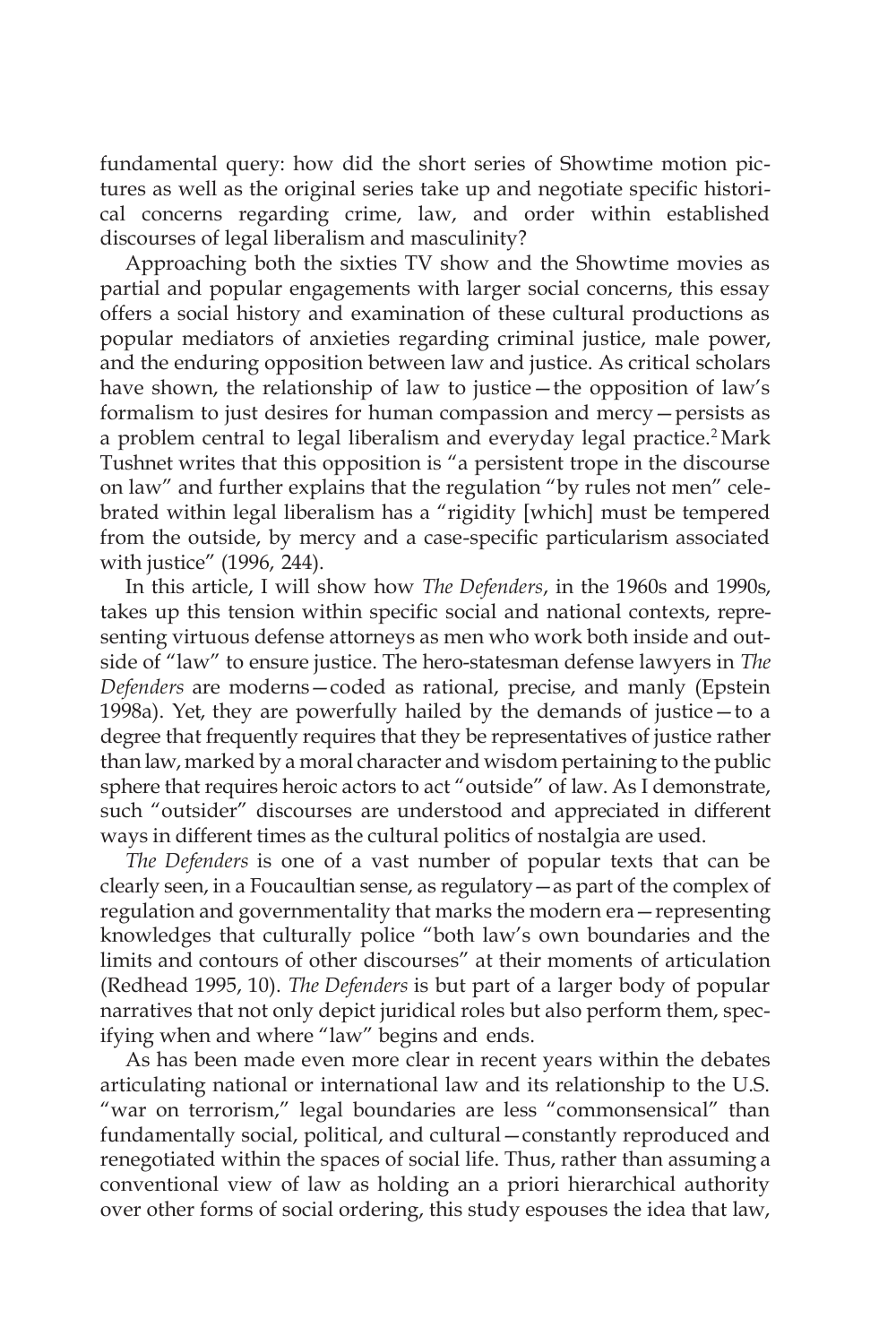rather than unitary and socially autonomous in character, only exists in its moments of social construction and articulation as one of many, often popular, regulatory forms.

#### Law and Disorder

Given the prominence of current "law and order" fare in both fiction and nonfiction genres and its focus on the agents of the prosecutorial state, it is easily forgotten that prime-time law and order has not always taken its present televisual appearance. When *The Defenders* premiered during the early sixties, watching honorable lawyers on television was, in most cases, witnessing noble defense attorneys outsmart and outargue prosecutors while claiming the high moral ground. Of fourteen majornetwork courtroom dramas aired during the 1960s, prosecuting attorney characters were featured in only two short-lived series.<sup>3</sup> Meanwhile, defense lawyers were the protagonists in fully half of these projects, including *Sam Benedict*, *The Law and Mr. Jones*, *Perry Mason*, and *The Defenders* (Winick and Winick 1974, 72).<sup>4</sup>These popular dramas regularly called attention to the "rights" or innocence of the accused and recirculated public skepticism about police behavior and prosecutorial competence (Stark 1987).

The most popular of these dramas, *Perry Mason*, successfully used spaces of law as settings for murder mysteries in which Mason virtually always showed police and prosecutors to be wrong (Bounds 1996).<sup>5</sup> The *Defenders*, starring E. G. Marshall and Robert Reed as Lawrence and Kenneth Preston, a father-son defense attorney team, began airing on September 16, 1961, following *Mason* on the CBS Saturday night primetime schedule. In contrast to *Mason*, *The Defenders* featured attorneys who rigorously scrutinized their own tactics, occasionally lost verdicts, and quickly received praise for their "realism" in contrast with *Mason*'s "legalistic fandangos" (Television Review 1961). As one *TV Guide* critic summarized, "even when [the Prestons] do lose, they somehow seem to have won" (Amory 1964, 3).

Airing weekly over four seasons, the program won consistent critical acclaim and a popular following, leaving its mark on the genre of televisual drama. The series often broke into the top ten during the 1961 season, averaging a 35.9 share (Alvey 1995, 216). During the 1962 season, the program again rated highly, averaging a ranking within evening television's top twenty and enjoying brief tenure again as a top-ten show (Museum of Broadcasting 1985; Brooks and Marsh 1992).<sup>6</sup> In the same year, *Television* magazine declared the series the season's "surprise hit" and argued that the program gave crucial impetus to a broader shift in network program form "from the contemporary action-adventure format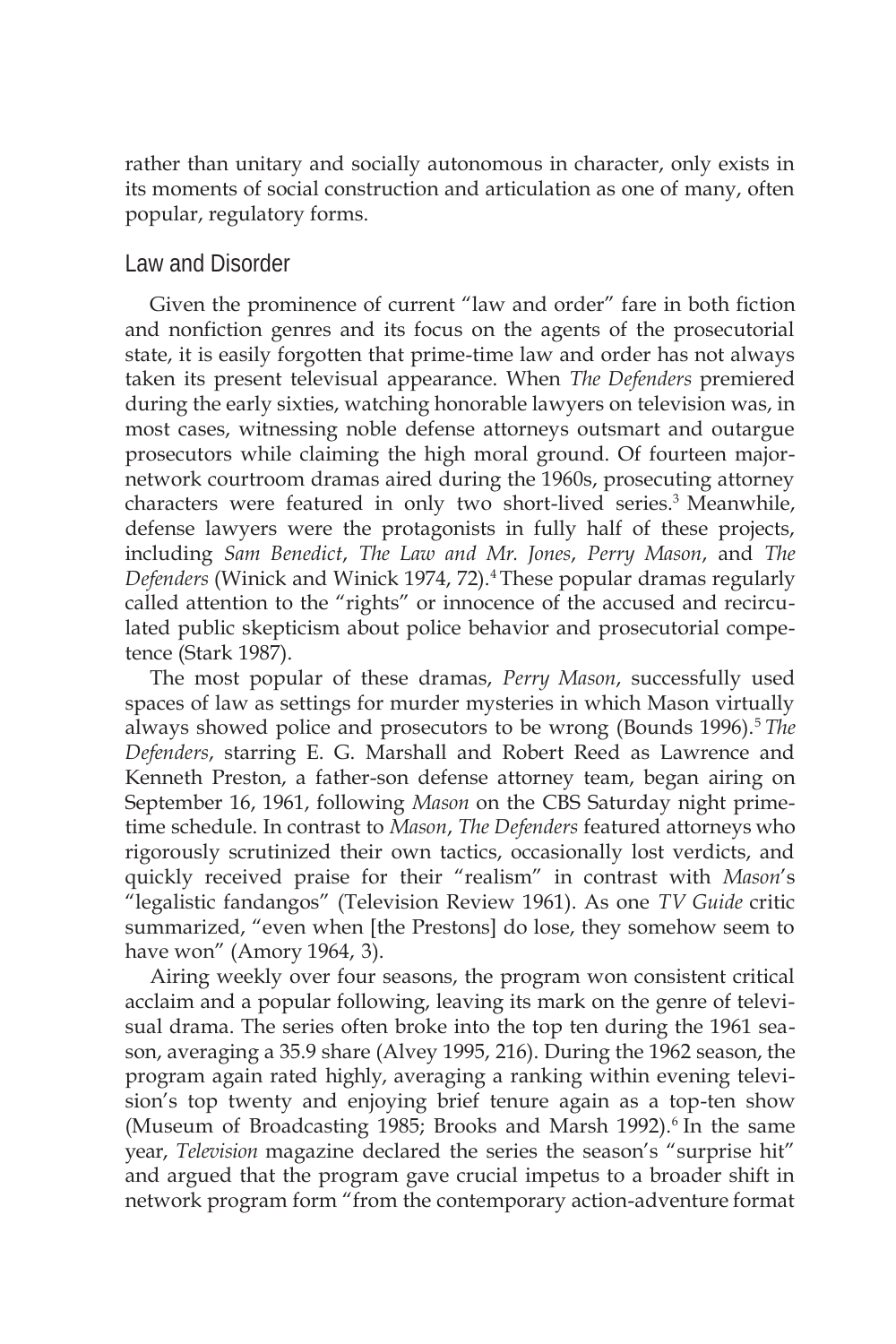to people-drama shows" (Gelman 1962, 86). As historian Mark Alvey has observed, the telefilm series led the way for a "spate of social issue dramas singularly resonant with New Frontier liberalism" (1995, 201).

For most critics, past and present, what was remarkable about the series was the ways in which it went straight at vexing, controversial social issues including abortion, parental rights, euthanasia, civil disobedience, capital punishment, and prosecution of the mentally ill. The producers also declared an intention to sharply focus on the legal process itself. The series creator and chief writer, Reginald Rose, declared in a 1964 article, "The law is the subject of our programs—not crime, not mystery, not the courtroom for its own sake" (p. 21). The morality, character, and construction of American legal procedure and process as well as its interaction with social issues such as "rising crime" was the substantive touchstone for the *Defenders*' creative team (Alvey 1995).

But even in this favorable climate for lawyer characters, the program that has been hailed as "the jewel of New Frontier character dramas" was not greeted with quick network enthusiasm (Watson 1990, 43). Its "too serious" anthology-like tone and style made it suspect in the eyes of network programmers. The show, filmed in New York after most television production had moved to Los Angeles, was relatively cheap to produce and had an impressive staff drawn from the ranks of 1950s television anthology. But when *The Defenders* was first offered to CBS in 1960, the president of the network, Jim Aubrey, was reportedly put off by the show's intense focus on dialogue and cerebral investigation of moral issues. Ernest Kinoy, one of the first and most regular writers for the series, recalls Aubrey's inviting several of the program's principals to a posh New York restaurant, and during the course of a sumptuous meal, dressing them down, exclaiming at one point, "I wanted Perry Mason, and instead you give me this garbage" (Watson 1990, 43; Museum of Broadcasting 1985). Thus, CBS declined to pick up the program until 1961, when the network, feeling pressure from staff cutbacks and the governmental push for quality "public interest" programming, took *The Defenders* off the shelf to fill an empty programming slot (Curtin 1995, 71; Museum of Broadcasting 1985).<sup>7</sup>

While audiences faithfully tuned to *Perry Mason* and *The Defenders* during sixties prime time, the nightly flow of television news programming also transmitted images of increasing unrest and crime. From all popular accounts, crime was on the rise—dramatically. Official records reported a jump "in the total volume of crime," subsequently tallied at 203 percent between 1960 and 1974 (Walker 1980, 228). Television journalism took up "growing crime" as an important topic. Documentary programming on the networks' three "flagship" documentary series (including NBC's *White Paper* and *CBS Reports*) focused on concerns about the law, courts,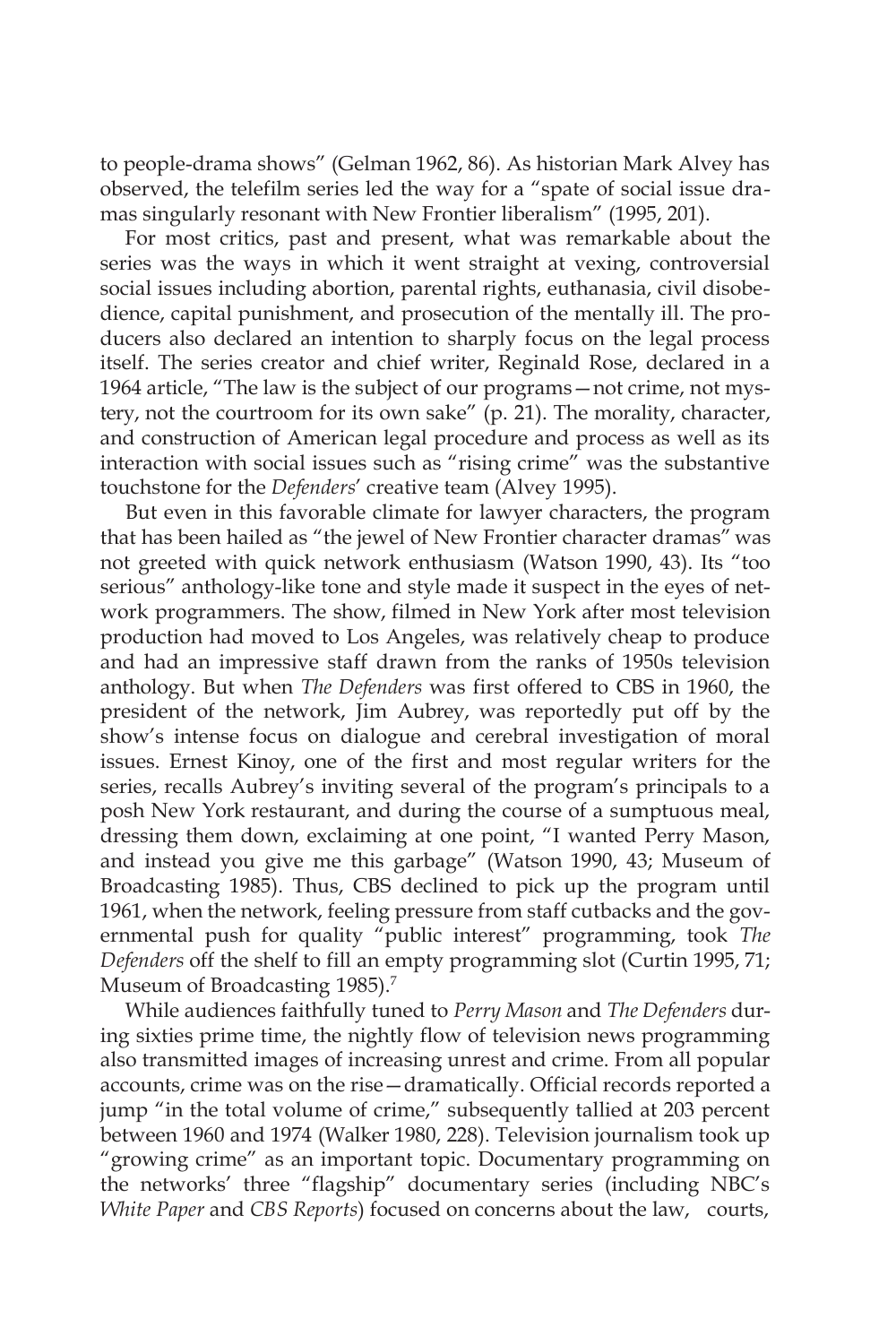or crime in more than a dozen reports between 1961 and 1964 (Curtin 1995, 41). Other "criminal problems" prominent in the forties and fifties, such as juvenile delinquency and the spread of a "morally corrupting" communism, also lingered. National politicians and cultural institutions attempted to address these popular anxieties while speaking of crises in law. From the White House, Presidents Kennedy and Johnson attempted to allay widespread fears by establishing special presidential commissions on crime and law enforcement in 1961 and 1965. And the Senate Judiciary Committee's Subcommittee on Juvenile Delinquency, chaired by Thomas Dodd, stirred extraordinary attention and journalistic coverage during the early sixties as it linked the problem of youth violence to television and popular culture (Boddy 1996).

Studies have suggested that the fear of crime voiced among the middle class during the decade was, not unlike similar fears today, a rather amorphous, wide-ranging anxiety connected to concerns not only about violence and property loss but social power and displacement. By this historical reading, fear of crime referred less precisely to fear of actual victimization than to anxiety regarding changing social, especially race, relations (Furstenburg 1971). Civil rights marches, student protests, and Vietnam war resistance drew wide middle-class attention, raising worries about the condition of American "law and order" as well as law enforcement's abilities to respect emerging civil rights while suppressing other types of "criminality" (Walker 1980, 201–2, 222; Friedman 1993, 449). Egregious state and local reactions to rights expression and activism, often televised nationally, not only encouraged federal intervention but also fueled a growing rights discourse and portended further change.

In this environment, Americans were deeply divided over how crime should be addressed (Friedman 1993). Alongside official reports of increasing crime, stories of officer abuse and brutality received further circulation. Staunch "law and order" militaristic responses by law enforcement were blamed for gravely wounding nonviolent rights efforts, while emphases on further establishment and protection of individual rights were criticized as handcuffing effective policing and discipline. Many agreed that legal institutions and practices must change and adapt—the question was how.

According to criminal-justice historians, two popular answers to this "crisis" stood in stark juxtaposition—one emphasizing increasing police power via professionalization and technology to thwart crime, the other drawing from civil rights interventions, articulating the importance of increasing the power and formal rights of those accused and marginalized by law enforcement. These different paths have subsequently been referred to as the "crime control" and "due process" models (Friedman 1993; Hall 1989; Walker 1980).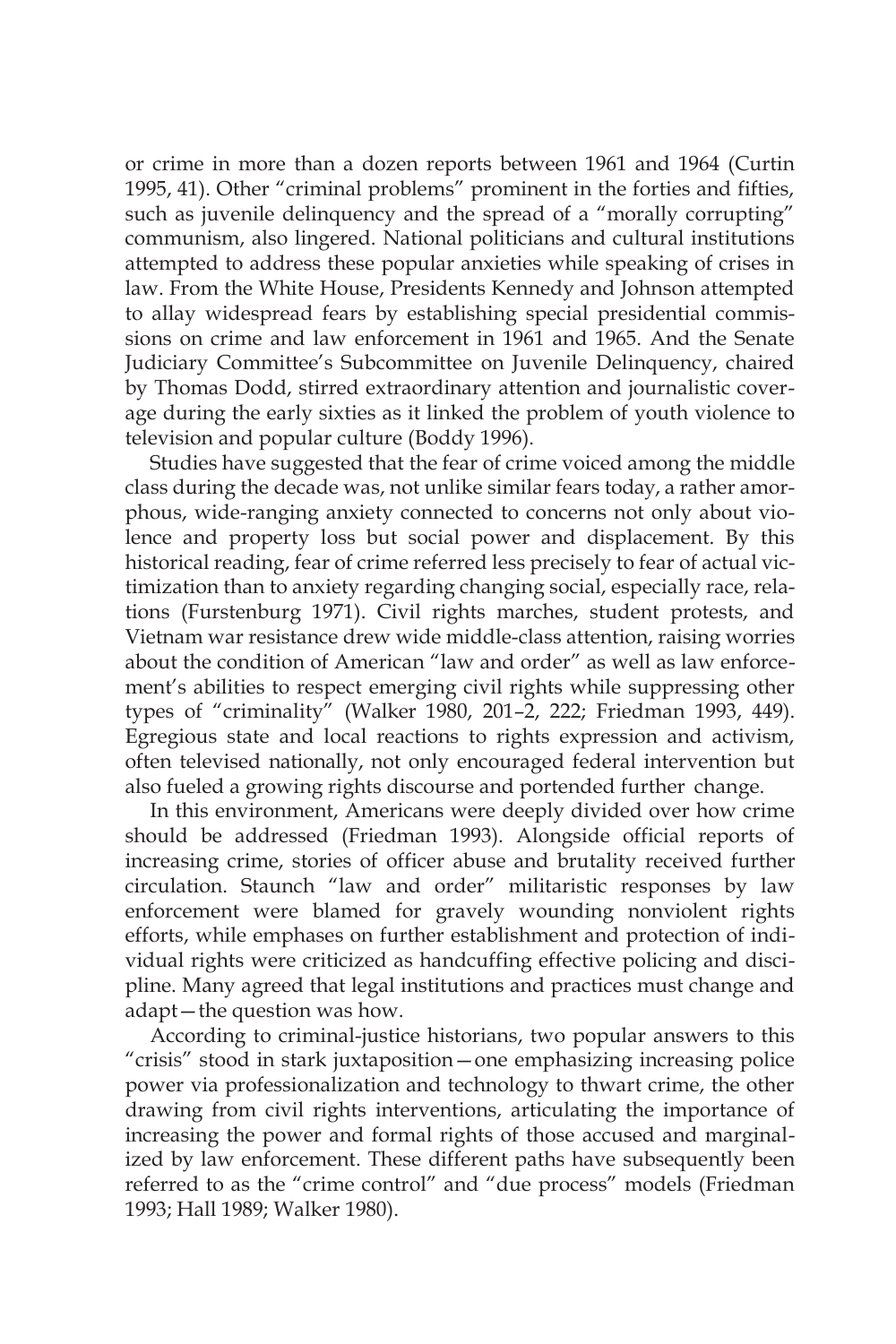Perhaps the best-known example of the crime-control philosophy was Los Angeles chief of police William Parker—a study in authoritarian administration, "tough on crime" rhetoric, and aggressive police tactics. The chief served as an inspirational character for TV's *Dragnet*—a primetime depiction of the Los Angeles Police Department (LAPD) ideal of emotionless and efficient crime fighting. Using coordinated motorized patrols and a sophisticated radio communications network, the LAPD represented an effort to wage a "war on crime" using new technologies and an impersonal professionalism, assuming that increasing police power was the best address of criminality.

But as the "crisis" of crime grew, the crime-control model was itself in crisis. The movement for individual civil rights, unintentionally aided by law enforcement backlash against such activity, set the stage for what some called the "due process revolution." Televised reports from cities such as Birmingham, Alabama, and later, Los Angeles revealed more fully the relationship of increased police power to racist brutality. Crime-control militarism, while neat and efficient in the abstract, was messy in practice, greatly aggravating race relations (Walker 1980). In contrast, the dueprocess model, articulated by federal institutions, stressed new individual rights—more precisely, procedural regularity—as a limit on the discretionary powers of criminal-justice officials, as a protection for emerging individual liberties, and as a guide to social, and specifically racial, justice. A procedural orientation to criminal justice dovetailed with emerging discourses of individual rights and racial justice (Peller 1993).

Empowered by reinvigorated discourses of legal liberalism, the dueprocess approach to crises in law and order claimed to bring about greater justice through reliance on dispassionate, "neutral" legal processes, professional expertise, and judicial power. Legal liberalism's familiar claim that we should live by "the rule of law, not men" was of a piece with a pattern of practices reflecting belief in the existence, value, and necessity of neutral, objective forms of language and procedure (Streeter 1990). The due-process approach was to provide not only neutral mechanisms for the procedures of law but experts capable of operating these mechanisms impersonally.

As legal scholar Gary Peller has shown, American criminal jurisprudence since the 1940s has been marked by such an emphasis on legal professionalism and a distinguishing of procedural from substantive issues. These discourses have been accompanied by assertions that "procedural issues could be answered neutrally and objectively even if substantive issues could not." In this way, and in contradistinction to the explicitly political actions of elected politicians, the actions within the province of the judiciary—and the institutional competence of the courts—could be seen as expert, process-focused, and nonpolitical (Peller 1993, 2239–44).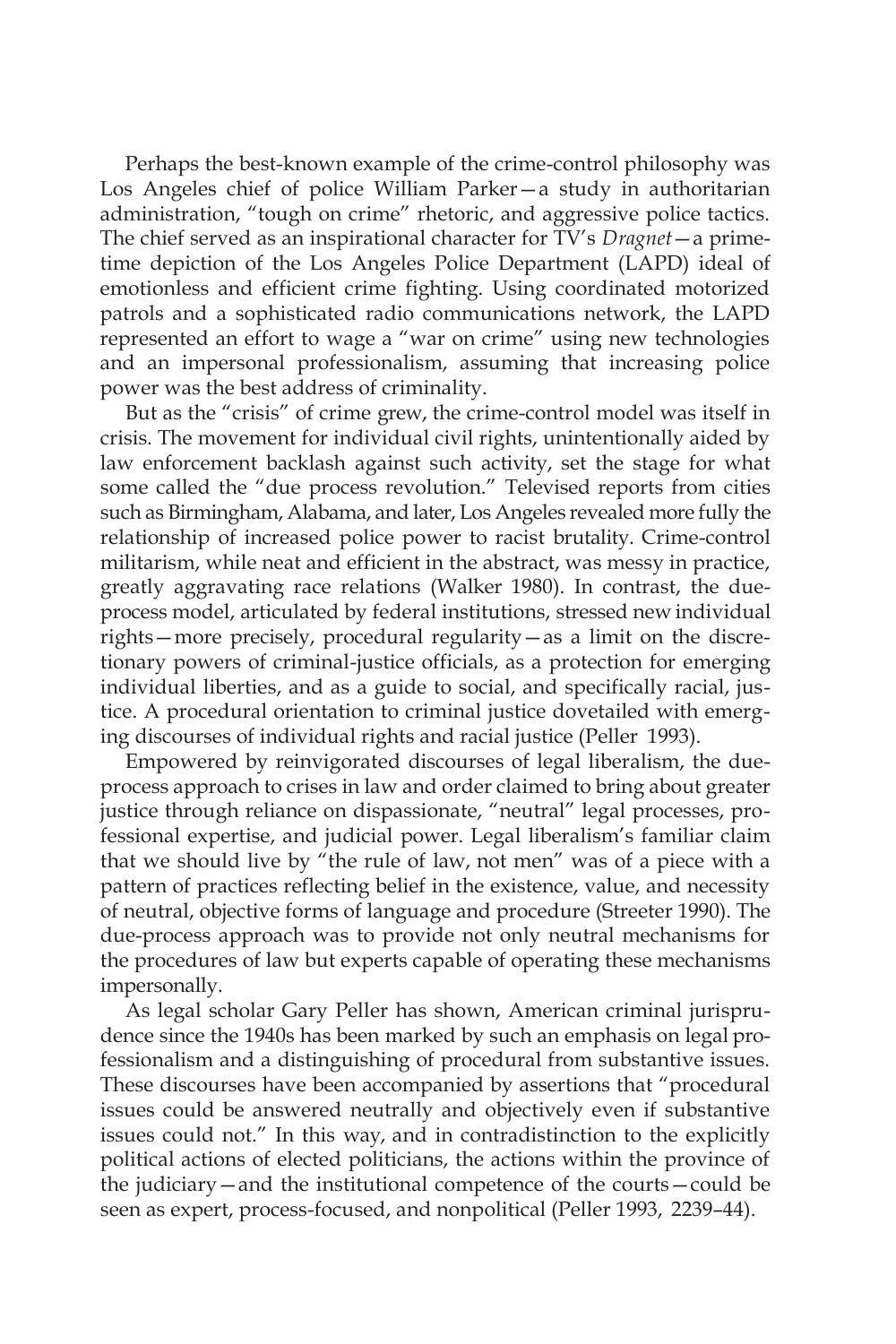While this practical proceduralism was in part directed toward protection of individualized liberties, it also represented an attempted defense of liberal beliefs against potentially "disordering" ideas regarding an unmanageable subjectivity and indeterminacy in legal processes. Facing such disruptive potentials, due-process advocates claimed the necessity of "blindness" to considerations of race, gender, and other social markers in the practices of the police and courts and invested their trust in the expertise of a largely white and male professional class—attorneys—to monitor and guard against stray subjectivities. Not just anyone could be entrusted with law's procedures. Particular professionals were needed.

#### The Legerdemain of Lawyers

While another professional class—television critics—made comments regarding *The Defenders* that were predominately positive, it became clear that their evaluations circulated disparate readings of the program connected to different conceptions of criminal law. On one hand, some were quick to note how the series depicted law as a force that was rightly allowed sovereignty and "final say" in the series. These critics praised the program for depicting ways human subjectivity was held subordinate to the authority of legal texts and judges who claimed a measure of autonomy from such subjectivities. Within this view, what was of merit in *The Defenders*, in terms of both values and "realism," was the final, if troubled, deference of the series narratives to the authority of an orderly, stable set of principles and rules—liberal legalism's "rule of law." From this perspective, Edith Efron, arguably *TV Guide*'s most influential writer during the sixties, lauded the series, attributing its success primarily to clear conclusions dictated by determinate letters of law rather than crafty professional strategies and interpretation. For example, in a 1962 article, she wrote, "Perhaps most significant of all where ratings are concerned is the fact that the law, as it exists today, has the last word in *The Defenders*. The viewers remain secure in their knowledge that, before the hour is up, justice will triumph over the procession of high-minded lawbreakers and murderers. In the universe of Reginald Rose, good intentions still pave the road  $-$  if not to hell  $-$  to jail" (p. 9).

In Efron's evaluation, the series was important and popular for its affirmation of a key liberal trust in "the rule of law not men." From this perspective, despite the show's questionings, such a rational foundation was highlighted by the show creators, trumping crafty criminals and lawyering, and had been appropriately rewarded in ratings. The audience had spoken and confirmed its appreciation for the security of a knowable law, triumphant over the sophistry of "high-minded" lawyers and criminals.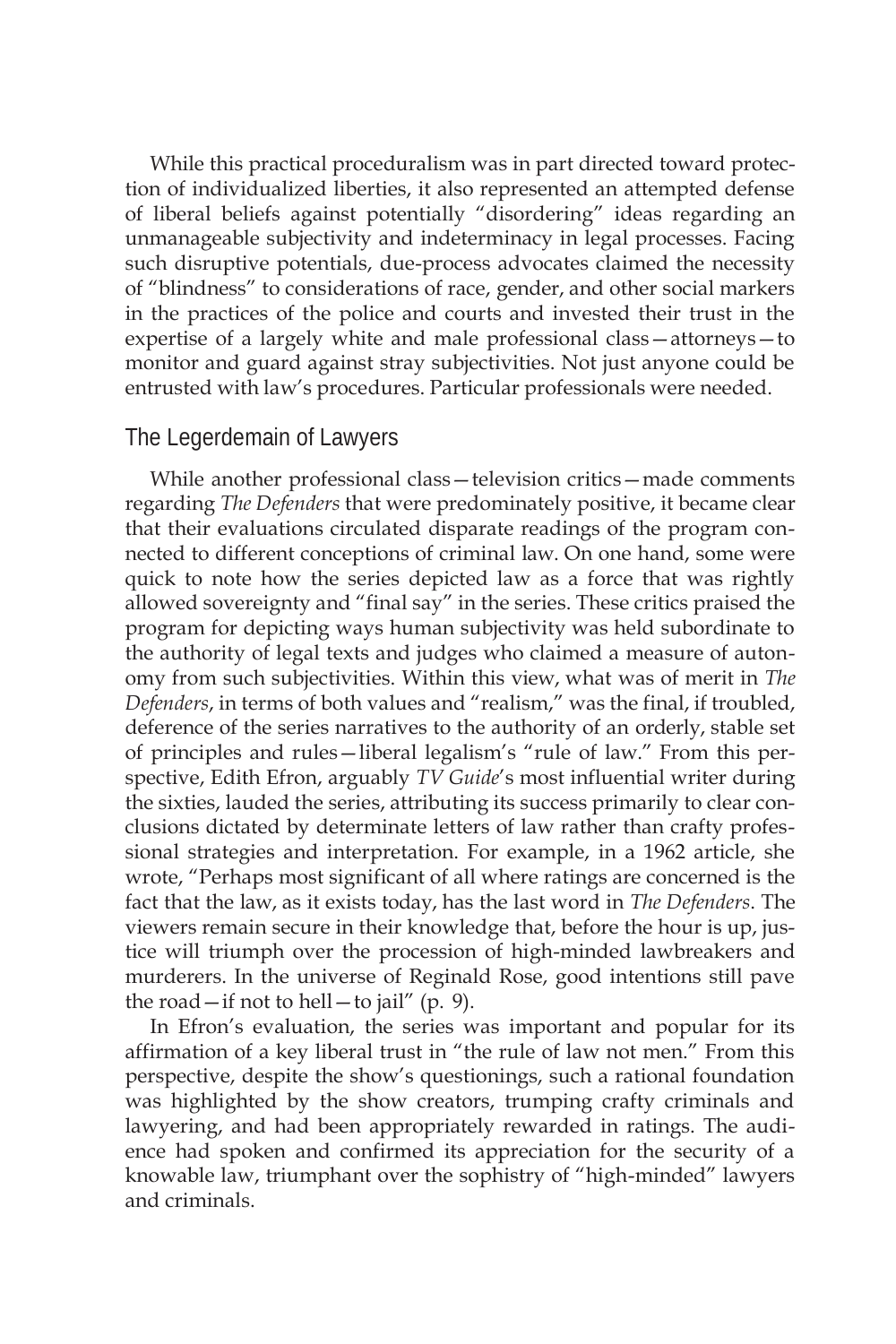But, as Efron acknowledged, other critics and industry insiders had also applauded episodes precisely for their lack of closure and legal resolution. What other critics had seen was a fiction's thoughtful exploration of law's contemporary limitations. In 1964, for example, Daniel Greene of the *National Observer* wrote an article observing that "when the show tackles a highly flammable subject, the central conflict is usually left unresolved" (p. 16). To support this point, Greene referred to at least one episode in which interesting juridical issues were raised regarding civil disobedience, only to have the show end with Lawrence Preston's winning not on his legally substantive arguments or moral appeals but on a procedural technicality. In this case, law's "last word" could be understood as offering little more than technical processes, lacking substantive vision but nevertheless instrumental within the right hands. The argument that Greene offered is that while the series depicted law as having the "last say" technically, viewer pleasure came less from declaration of law's substantive vision or autonomous nature than from popular engagement with the professional, lawyerly dialogue regarding law's consistent adaptation, movement, and improvement.

In these ways, the series was simultaneously praised as depicting the stability and sovereignty of official texts and lauded as a representation of law's adaptability and sensitivity to its situatedness within a particular place and time. In either case, the critics' praise explicitly defined the Prestons as lawyers wise to the dynamics and tensions within legal liberalism—those with the extraordinary expertise and trained insight capable of negotiating these problematic law-justice frictions.

Not surprisingly, not all critics were pleased with the "quality" offerings of a show intent on directly confronting socially sensitive issues. Just as the character of Lawrence Preston suggested that law making was a complicated, evolutionary practice best left to professionals, some practicing lawyers and community leaders argued that popular representations of the law offered by *The Defenders* and other defense-attorney programs (such as *Perry Mason*) might not be properly understood by nonprofessionals.

A professional panic over the possibility of unregulated readings of these programs emerged. A vocal opposition to *The Defenders* decried the programming as posing serious threats to vital institutions. Some argued that the program either would or could contaminate legal training, bias juridical processes, and more generally, downgrade the "majesty" of the law. From this perspective, the sovereignty and separateness of legal institutions were being jeopardized by popular representation. *The Defenders* and *Perry Mason* were discussions of legal practice deemed dangerous to the degree that they encouraged popularized interpretations and understandings.<sup>8</sup>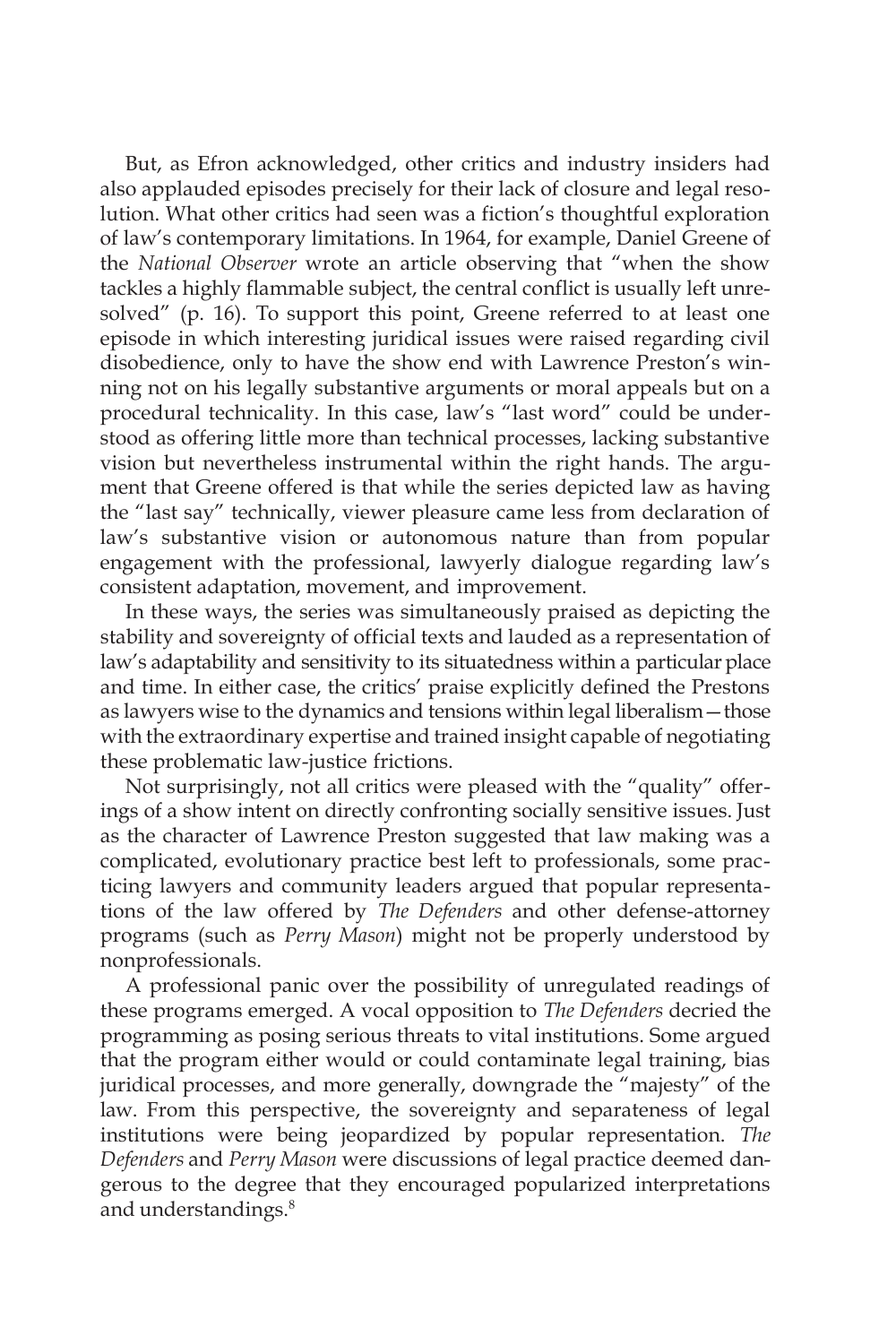Scripted and produced in alignment with "golden age" anthology's realist codes, *The Defenders* predictably came under such attack for its failings in "realism." For example, renowned defense attorney Edward Bennett Williams vigorously attacked the program for its falsity in representing "real" courtroom law and denounced the series as part of a patterned depiction of the "slick, glib legerdemain of television lawyers" (1964, 16). Taking up Williams' argument, Robert Shayon of the *Saturday Review* applauded the influential attorney's critique and wrote, "Williams... offers first evidence I have seen that *Perry Mason*, *The Defenders*, and other TV dramas are producing harmful results in the nation's real-life courtrooms." Lecturing in law schools, Williams is disturbed at how law students are "subtly and almost subliminally coming to understand that criminal cases are decided by rhetoric and malevolent tricks" (Williams 1964, 16).

Along the same lines, during the seventies, Walter H. Lewis, deputy district attorney for Los Angeles, as well as others publicly protested the historical depiction of prosecutors as "tube boobs" and specifically pointed to *Perry Mason* and *The Defender*s as historical culprits. The article in which he voiced this complaint began,

Fact: Most felony criminal trials in the nation are won by the prosecution. But you'd never know that by watching television, where suave defense attorneys reign unchallenged, forever humiliating prosecutors by proving the innocence of the poor guy the prosecution wants behind bars. . . . Some real life prosecutors believe television viewers are prejudiced in the favor of the defense when they become jurors, and consequently, justice suffers. ("Prosecutors" 1975, L1)

Viewing the steady flow of heroic defense attorneys in prime time, Lewis and other prosecutors worried out loud about the impact of such televised texts in a nation in which crime rates were rising. Echoing Shayon and Williams, Lewis complained that audiences would conflate the court styling of *Perry Mason* with operations within his own vocational spaces. In doing so, Lewis revealed his assumptions about the naiveté of television audiences, but more significantly, voiced broader anxieties regarding knowledges uncontrolled by legal professionalism. Popular texts could be interpreted in ways quite contrary to the interests of the police and prosecutorial state. Television viewers were receiving knowledges about the judicial process that some believed to be dangerous to the foundations of criminal justice.<sup>9</sup>

#### Between a Father and a Son

Who, then, was and is to be trusted to guard law's boundaries and guide its reformations? In answer to this question, *The Defenders* pointed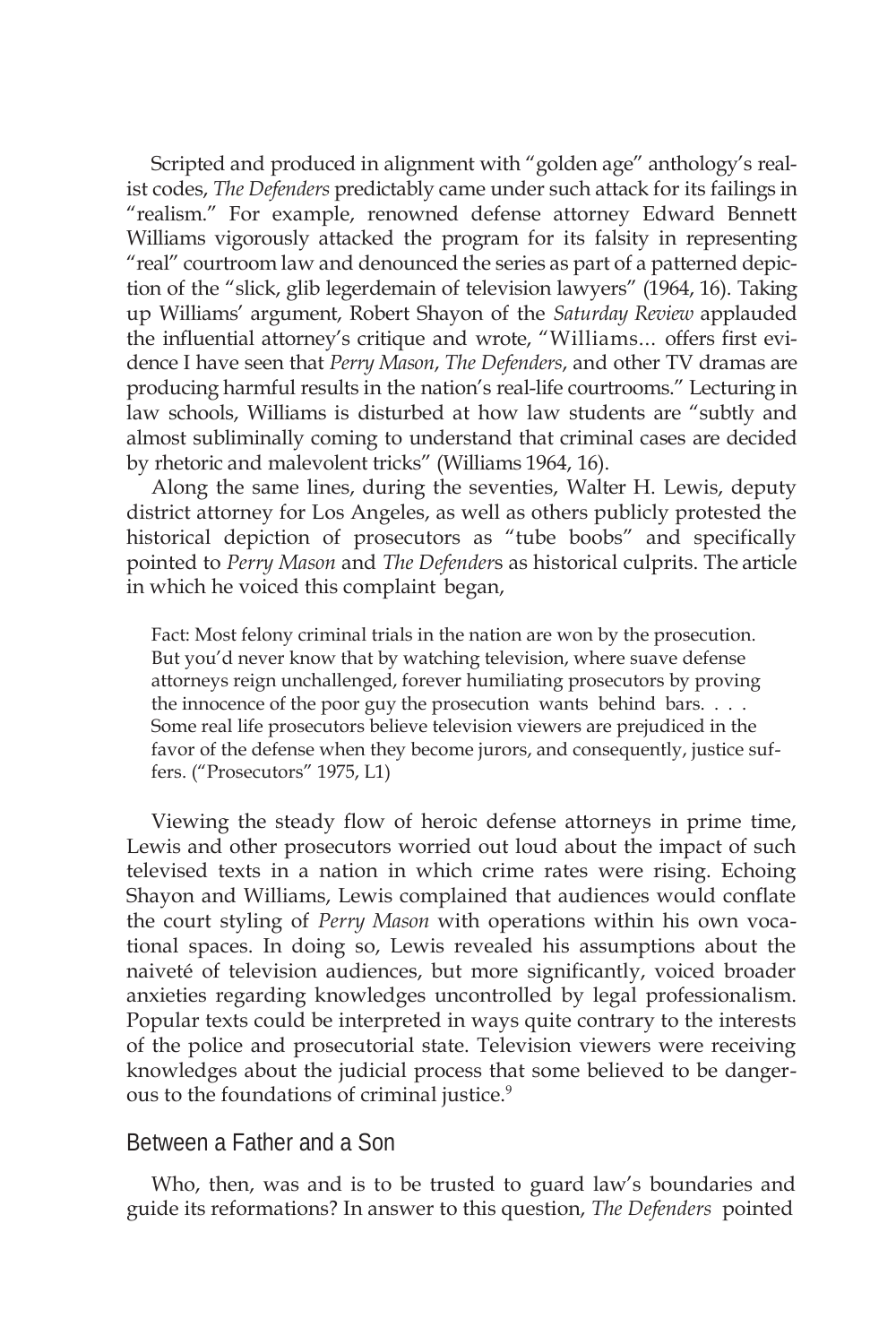viewers to the struggles and tensions between a father and son. As Reginald Rose publicly announced, it was the intention of the show's producers to examine the law through the central familial and adversarial relationship between Lawrence and Kenneth Preston.<sup>10</sup>

The elder Lawrence Preston was the sixties TV lawyer prototype fatherly, noble, rational, and wise. As Horace Newcomb (1974) has observed, he bears strong resemblance to other powerful male professionals on television around the same time, such as Perry Mason, Owen Marshall, and Marcus Welby, MD. He was written as less emotional, passionate, and "radical" than his lawyer-partner son, Kenneth. As Michael Epstein has noted, Lawrence is marked by the qualities that have long coded popular lawyer figures as masculine—namely, detachment and circumspection  $(1998a)^{11}$ 

The elder Preston demonstrates a tremendous facility to be deeply empathetic with a client one moment and completely detached and "realistic" in the next. In one episode, while Lawrence faces a daunting perjury charge and is on the brink of imprisonment, he remains emotionally controlled, at one point going so far as to apologize for his "uncontrolled" son's angry outbursts against the court. It is this professional capacity of detachment and emotionless problem solving that he works, with mixed success, to cultivate in Kenneth.

The son, Kenneth, is clearly the apprentice—portrayed as the more emotional, less competent, less masculine attorney—in many ways, the lay surrogate, consistently positioned as the one watching a wise elder, learning and being trained up in the proper fashion. While Kenneth often is portrayed as acting on his feelings, cursing law's inadequacies and looking for what could be, the father cautions his son to "stick with the facts" and find more "rational" solutions, using whatever tools law may formally provide. The father's authoritative professionalism is contrasted with the less rational, emotional, and romantic yearnings of his son.

Exercising his pragmatic savvy, there were episodes in which Lawrence Preston found attractive solutions for clients via legal techniques and procedure rather than arguing the substantive issues of law. In "The Nonviolent," for example, Lawrence Preston finds a procedural or technical flaw in criminal law and successfully frees his client, while Kenneth Preston toils away at a fruitless yet high-minded argument regarding the freedom of expression. In "The Treadmill," Kenneth complains, "the law is a machine. . . . It is too rigid"—it is heartless, soulless, and mechanical. His father responds as a good technician would: "OK, if it's a machine then why attack it with humanitarian arguments? You can't reason with a machine. You've got to roll up your sleeves and go to work with the tools designed to deal with it. In this case, the device is provided within the law for its own regulation."<sup>12</sup>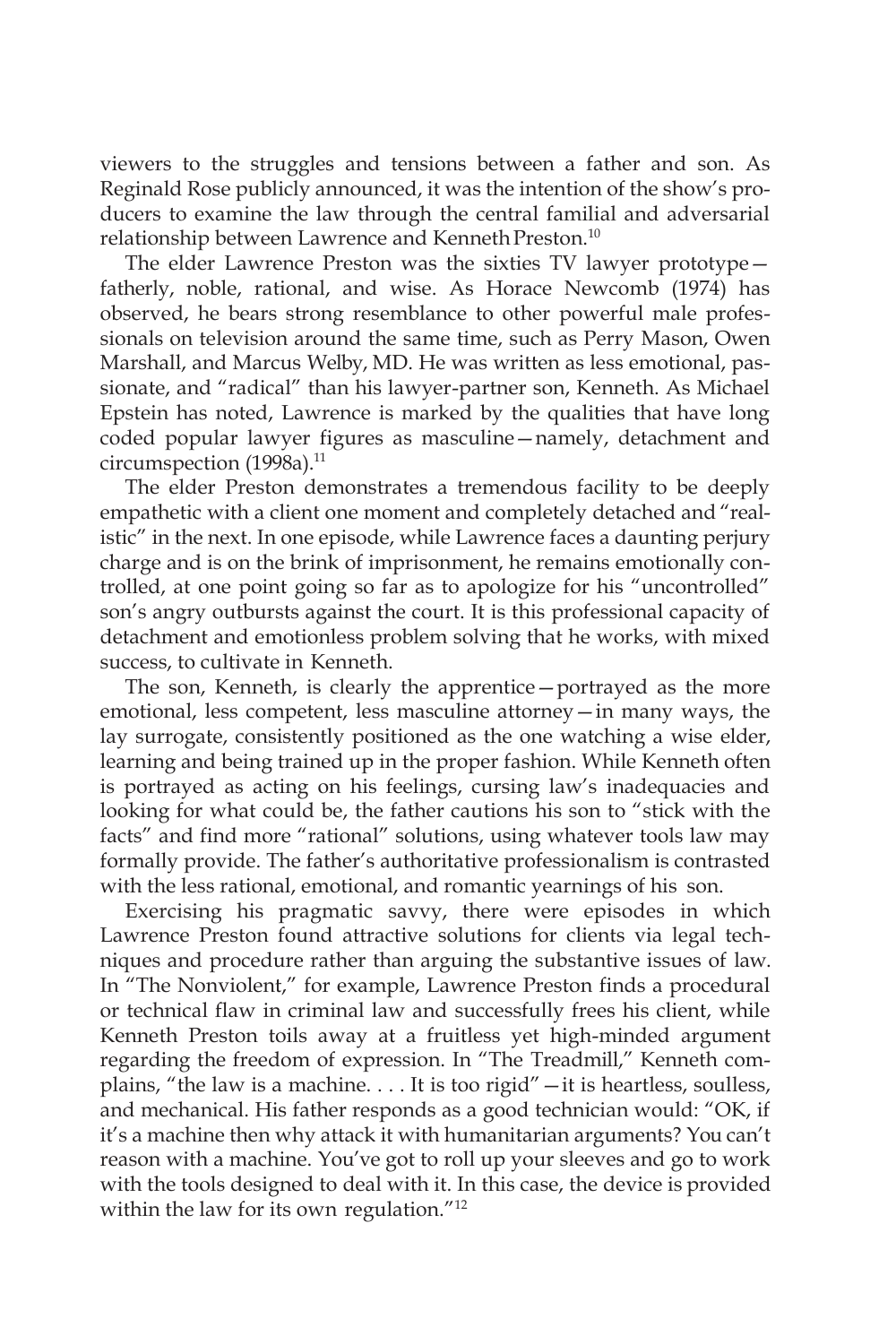The character of Kenneth Preston can be easily understood as an often forceful, central antagonist unwilling to accept the tensions between substantive and procedural decision making or the traditional boundaries seemingly ensconced in the mechanistic "rule of law." Throughout the series, Kenneth regularly complains to his father about law's rigid boundaries and lack of sensitivity to particulars in a way that communicates an unapologetic politics. Kenneth's passionate "moral" vision—a vision of justice—and Lawrence's dispassionate professionalized vision of "law" often clash, productively and without manifest closure.

In dialogue with his son, Lawrence Preston also at times makes arguments expressing his unwillingness to accept the well-established, precendential boundaries and processes of criminal law. In a 1963 show titled "Star Spangled Ghetto," the Prestons are appointed to defend a young couple that has robbed a liquor store and show no remorse for the crime, insisting that the money was needed to start their lives together. Lawrence and Kenneth decide that the only way to defend the pair is to attack the social environment that has produced the accuseds' point of view. While stopping short of excusing or exonerating their actions, the elder Preston launches into a truly extraordinary, sweeping summation focusing on the venal aspects of materiality and the failure of the environment of these two young people to show them the viciousness of their act.<sup>13</sup> Frustrated by the constraints and insensitivity of criminal procedure and code, Preston argues that bending the rules can be healthy, asking the judge in chambers, "Doesn't it bother you to have to conform to the laws?" The judge answers, "Maybe." Before the trial ends with a hung jury, the district attorney denounces the Prestons' defense as one that investigates social causes rather than individual facts and warns that such an argument is "outside the law" and could lead to anarchy.

In the episode's climax, during a particularly tense encounter in the judge's chambers, the jurist dresses down the elder Preston for arguing about the causes of criminal activity rather than addressing the factual questions of criminal law—whether or not something occurred and what was done by whom. He says to Preston, "It's not a defense—it's not based on facts. It has nothing to do with facts. The courtroom isn't the place to ask such questions." Lawrence's reply: "Yes it is, for you and me."

This interaction is telling. Preston's resistance to existing legal procedure is both threatening to and recuperative of the status quo. He advocates a healthy bending of the law, only to later say that such bending will improve a good system. He advocates a fresh look at legal processes, motivated by a desire for justice in defiance of normative legal procedures, but also declares that such disruptive questioning should only occur within the exclusive purview of particular, masculine professionals. Thus, in the Preston advocacies, we can see what Julie D'Acci (1994, 115)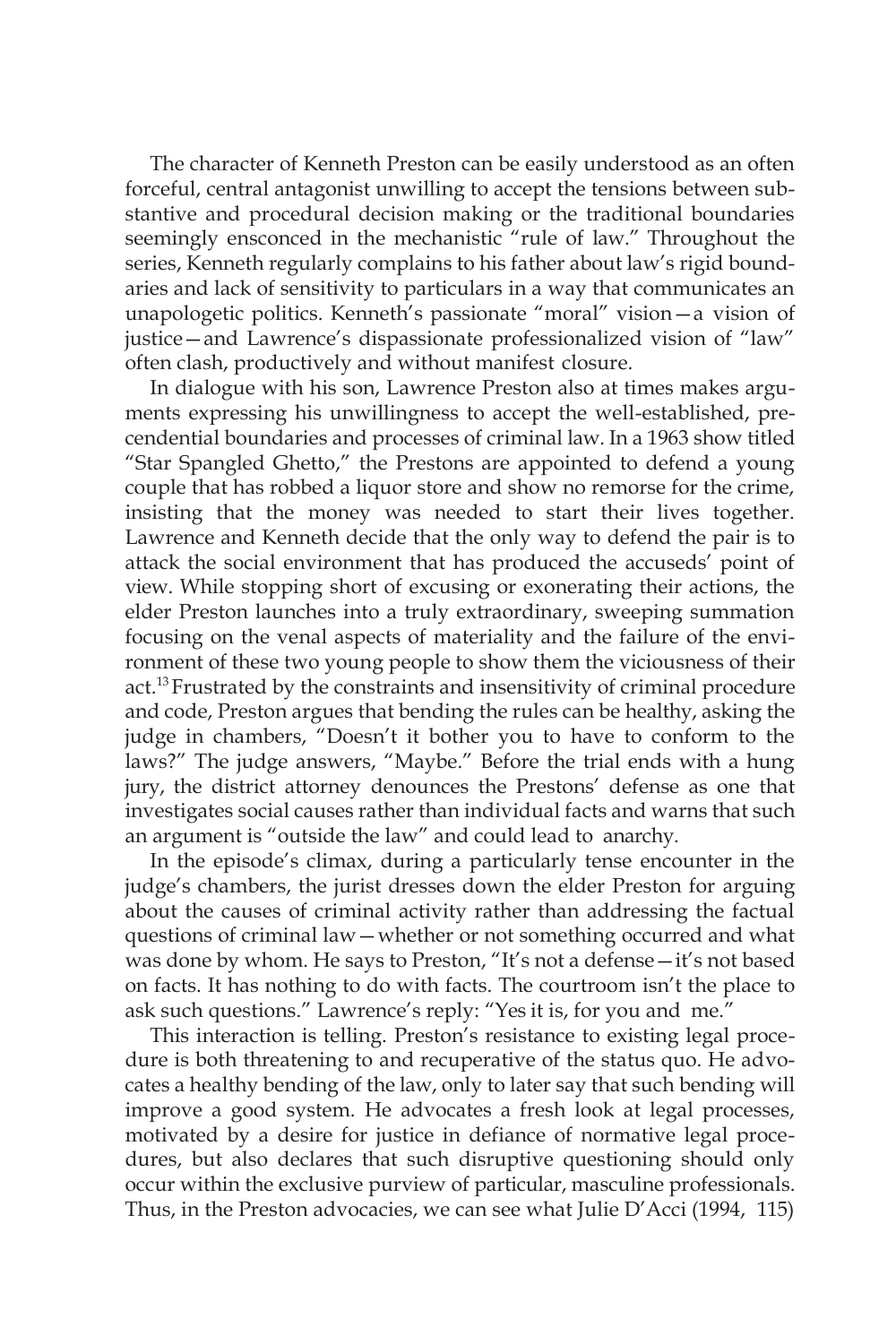has called "the conflation of the Law and the individual heroic male," which has been a central element of law enforcement programming, and particularly, the police genre.<sup>14</sup>

Early-sixties prime time was filled with popular tales for what D'Acci terms "a masculinity in crisis" (1997, 88). As social historians have described, during the fifties and sixties, the convergence of a growing women's movement—including articulations of an increased sexual freedom for women, new economic and marketplace opportunities for women within the sphere of mass consumption, and discourses positioning men in "feminine" roles of consumerism—prompted a crisis of masculinity registering on multiple social terrains (Epstein 1998a). Michael Epstein speculates that it was perhaps in response to the advances of women into the previously segregated "public" sphere "that the image of the male lawyer providing a public service for society became even more masculine in the qualities it exhibited," namely, the qualities associated with "modernity's values of objectivity through distance, autonomy and separation" (1998a, 12–13). The public-private divide, so crucial to male identity and power, was challenged and prompted a popular backlash emphasizing male strength and the dispassionate, "rational" universalized objectivity, popularly embodied in the "wise" decision making of characters such as Lawrence Preston.<sup>15</sup>

In television, the response of the industry to this "crisis" wasblunt and simpleminded. With very few exceptions, producers simply avoided casting women in prime-time dramas (Golden 1963). Early in the run of *The Defenders*, Lawrence Preston's wife, given brief life by Jessica Tandy, was pronounced deceased, as the CBS hierarchy found itself "uncomfortable" with the character. Two women, in roles of "Helen," the firm secretary, and

"Joan," Kenneth's girlfriend, made brief but somewhat regular appearances during the show's first season before disappearing almost altogether.

Lawrence and Kenneth Preston's passions were to be directed toward the law, not women. Advocacy for women was noble; however, intimacy or companionship with them was often unhealthy. For example, ina firstseason episode, "The Boy Between," the Prestons enter a child custody battle, dealing with a small boy and fighting parents. Kenneth becomes

"infatuated" with the beautiful mother, consequently loses "proper" lawyerly perspective, and in the end, receives fatherly admonishment to avoid such distractions.

Throughout this episode, the Prestons focus on the question of custody. "To whom should a child go?" is the broad question that the Preston men discuss while apart from the parties most directly involved. While abstracted questions regarding child and parent welfare are central points of program dialogue, the subnarrative suggesting that the wife is suffering from consistent physical abuse passes throughout the episode without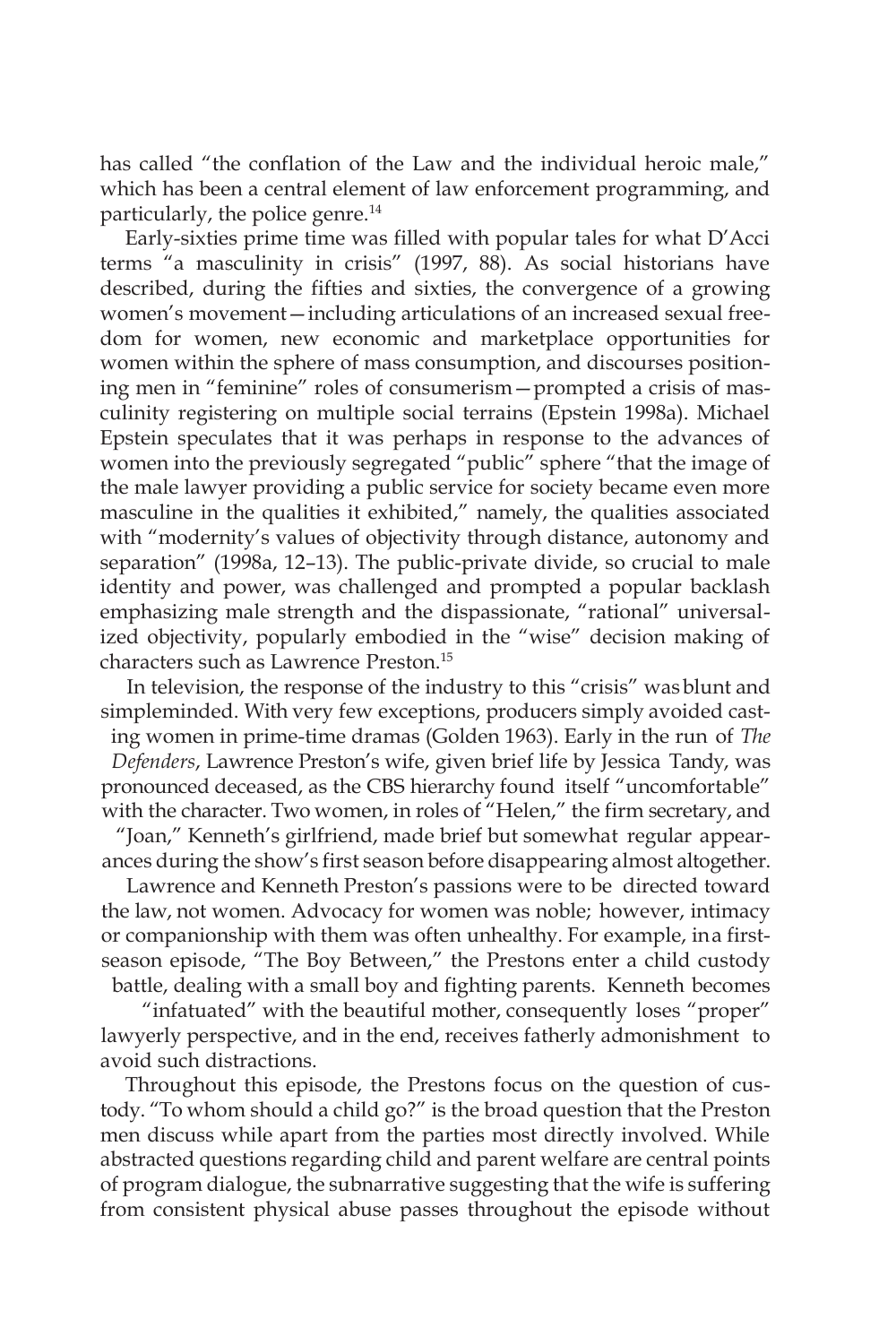lawyerly consideration. It is, within this narrative framing, a dramatic supplement that cultivates sympathy for the mother but that is legally inconsequential. Simply put, spousal abuse falls outside the boundaries of instituted, legitimated criminal law in the environment of the moment. It is a problem defined as personal and private rather than public and legal. It is to be worked out between private parties outside any intervention of the state. Thus, by placing the operation of law squarely in the "public," removed from the "private" realm of family, *The Defenders* reinforces the idea that a fundamentally distinct "personal" sphere exists, "which is somehow outside the law's or society's authority to regulate" (Polan 1982, 298).

Feminist legal scholars have consistently demonstrated how such boundary constructions are historically gendered, and "The Boy Between" episode nicely illustrates this argument and Michael Epstein's important insight that fictional television lawyers have acted as popularized cultural mediators, negotiating the constructed divides between public and private, political and personal, or more precisely, "private conflict and public truth"  $(1998a, 9).$ <sup>16</sup> Epstein argues that for decades, popular depictions of lawyers worked within the model of the rationalist gentleman-statesman—a description that he assigns to and that certainly suits Lawrence Preston. In his analysis of *The Defenders*, Epstein concludes that as Kenneth emulates his father, the lawyer-statesman ideal is underlined, and "modernity's coding of public lawyering as masculine" is reinforced.

I largely agree with Epstein's analysis. Kenneth Preston is certainly his father's apprentice. However, as mentioned earlier, *The Defenders*' dramatic appeal must also be at least partially understood as attributable to the ways in which the son resists rather than emulates the father. Kenneth Preston's consistent questioning and voiced discomfort with the father's approach to legal practice is a central narrative thread in the series, often constituting the most dramatically engaging scenes in episodes, and embodies the tensions worked out imperfectly and daily by those engaging legal institutions—the oppositions between (reasoned) law and (emotional) justice. Kenneth Preston, the young, sometimes brash and moralistic, passionate advocate for the disadvantaged and innocent speaks the concerns of justice to the aging, rational, practical, and established body of the father. The father and son are the masculinized embodiment of legal liberalism and its inherent, irresolvable tensions and contradictions.

#### The Law of Nostalgia

After more than three decades of absence, *The Defenders* reappeared in 1997. The Showtime network aired three approximately 100-minute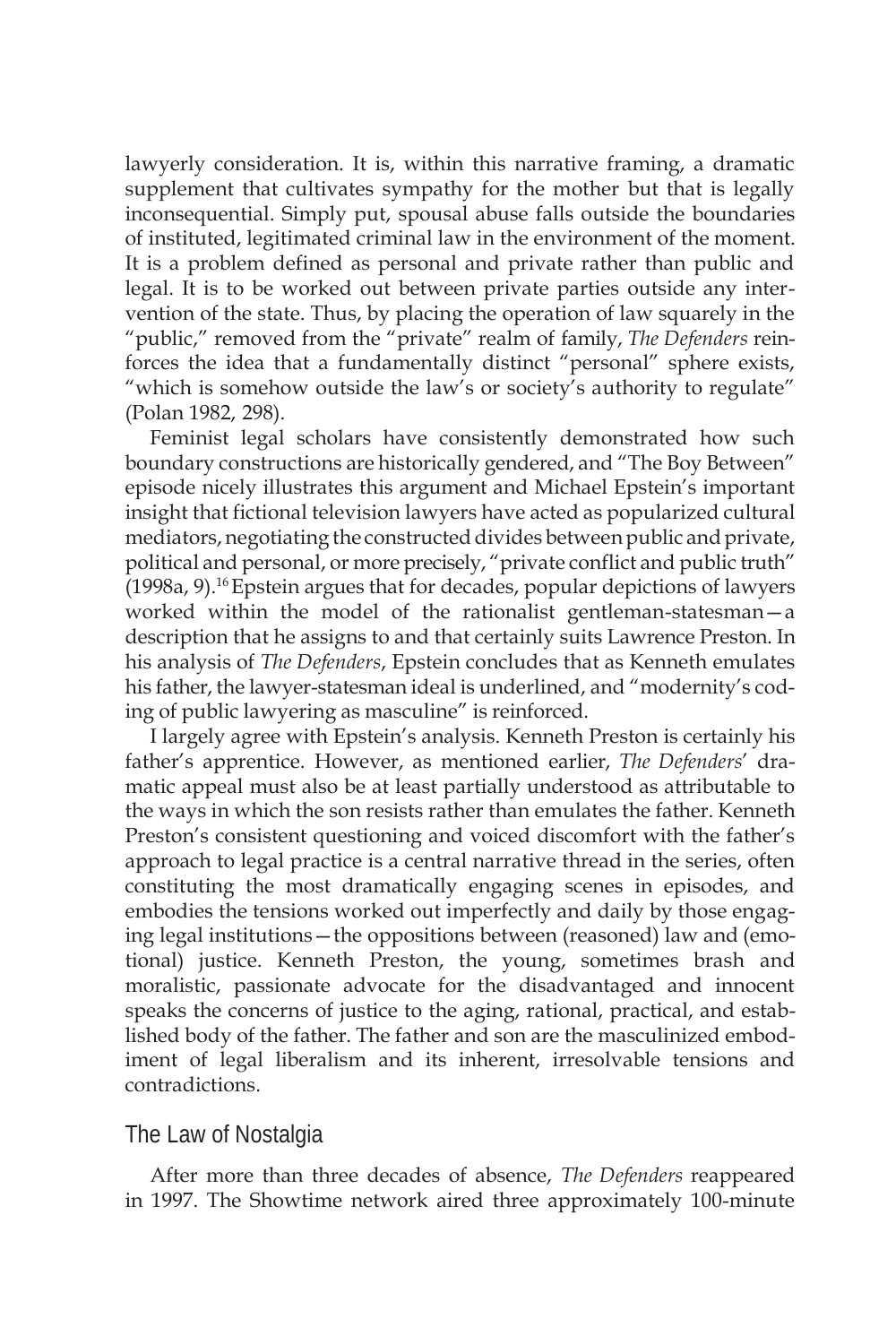*Defenders* films that consciously evoked the serious tone, issue-centered writing, characterizations, and thematic concerns of the sixties series and were subsequently described by executive producer Stan Rogow as a sort of contemporary homage to the earlier texts. Rogow, in an interview in 2000, characterized the Showtime project as "not a ground breaking piece of work" but an effort to bring *The Defenders* into contemporary times (Hill 1997). The legal patriarch, an obviously slowed yet spirited E. G. Marshall, agreed to reprise his role of Lawrence Preston but fell ill to cancer during production and did not appear in the third motion picture. He died in August 1998, effectively ending the possibility of further Showtime *Defenders* films.

Because of the earlier death of Robert Reed (Kenneth Preston), certain casting changes were inevitable, and in the Showtime versions, Beau Bridges played Donald Preston, brother of the deceased Kenneth, and Martha Plimpton took on the role of "M. J.," a former prosecutor and niece to Donald. Working closely with the series originator, Reginald Rose, Rogow and his creative team remained faithful to the earlier characterizations of the Preston men, offering characters who again have a passion for social justice and important legal rights. The topics taken up were ones familiar to viewers of the sixties series, reproducing enduring social concerns regarding the violence and ineptitude of the police, the inadequacy of criminal justice in its frequently coarse, punitive address of crime, and the lack of compassion and humanism in the formalism of law.

These concerns again opened narrative space for interventions prompted by the moral wisdom of the patriarch. In the Showtime premiere, *Payback* (1997), which understandably received more published critical attention than the two subsequent films, the Prestons take on the defense of a killer who has gunned down the rapist who attacked the former's young daughter. Focusing on the perpetuation of violence threatened by the legal system, Donald argues that the jury "should find a way to end this circle of violence" by not punishing his client severely.

In this revision of the younger Preston generation, and more precisely, the surviving son, Donald, the audience is again invited to appreciate the part of "passion" in the working out of law/justice. Donald Preston is presented as an extraordinarily emotional, passionate man and lawyer even more volatile than his brother Kenneth—and in his law professor role, he exhorts his students to "not leave passions outside" of their places of work and study. On the other hand, M. J. has a less prominent narrative position, at least in the first two films, but does provide the primary point of internal family clash with Donald, as she portrays a former prosecutor (currently wooed by the district attorney's office) who continues to hold to staunch prosecutorial and "letter of the law" predispositions. Thus, when her uncle Donald argues that "the law screwed up" in failing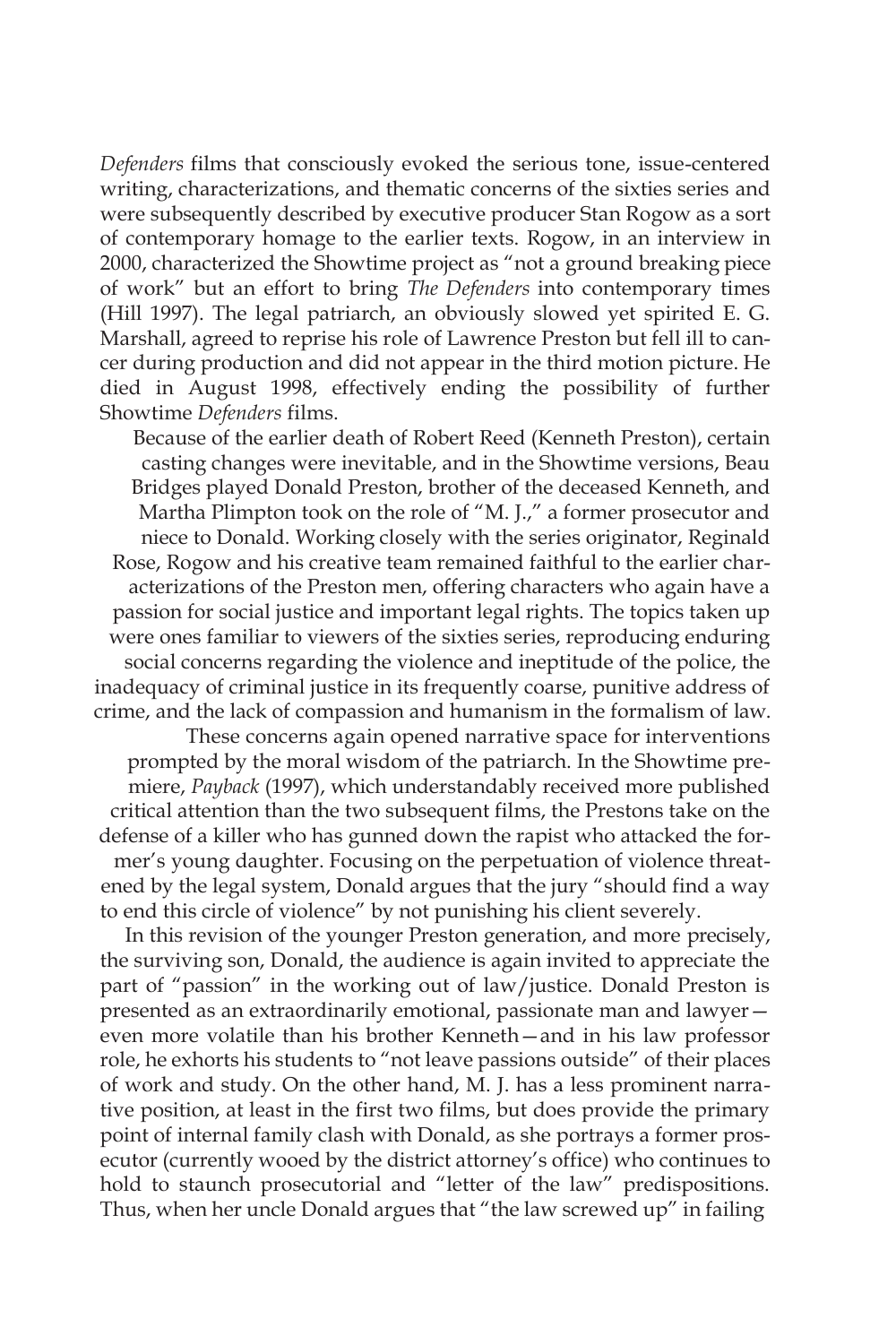to address the previous injustices experienced by their client and states that "people do messy things," M. J. reasserts that "the law is still the law" and sardonically salutes her "heroic" uncle, saying, "Thank God you're here on your white horse to save the day."

At the conclusion of *Payback*, when the jury deadlocks on a murder verdict, the final word and legal decision making are deferred yet again to Lawrence Preston. The elder Preston goes to "reason," literally in the "men's room," with the district attorney, arguing that the state must do "what is right" rather than follow the conventional retrial procedure strongly advocated by the tough presiding judge. The patriarch's moral vision prevails, eschewing statutory guidance and overt passions, finding its justification in a kind of compassionate yet "commonsense" compromise that would find no comfortable residence in M. J.'s "law is law" approach.

But what of M. J.? In popular reproductions of the law/justice tension, particularly when the appeals for justice are aligned with men and women conversely articulate the dominant perspectives of "law," there is most often a resolution based in a reconciliation of the characters involved (Tushnet 1996, 255–58). Most frequently, movement by the woman to a mediating position invites a successful reconciliation of law/ justice in a way that portrays the dominant—law—as subsuming oppositional justice concerns (ibid.). In *Payback*, precisely this type of narrative maneuver occurs in the latter half of the film as the formerly prosecutorial M. J. becomes more and more sympathetic to Donald's passionate advocacy by virtue of spending more time with the defendant's younger, emotionally scarred daughters. In the film's final scene, M. J. declares her "true" allegiance, rejecting a job offer by the district attorney's office to return to the men who "need her," walking with a smile down the courthouse steps with Donald and Lawrence Preston, bringing together the family as well as law and justice. $17$ 

In *Choice of Evils* (1998), as the Prestons defend an African American journalist abused and treated badly by an inept police department, familiar characterizations again appear. Donald takes on the majority of courtroom argumentation, while Lawrence offers wise counsel and strategic insight and M. J. spends most of her time investigating the case. The film ends with a plea bargain that acknowledges the black journalist's "overreaction" to police threats without excusing the egregious actions of the officers.<sup>18</sup>

The final Showtime film, *Taking the First* (1998), is marked by the complete absence of Lawrence Preston, as Marshall was too ill to appear. Instead, M. J. takes center stage during the first act. However, her primary "defense" role is to successfully persuade her client, who is complicit with a racially motivated murder, to plead guilty and be fully cooperative with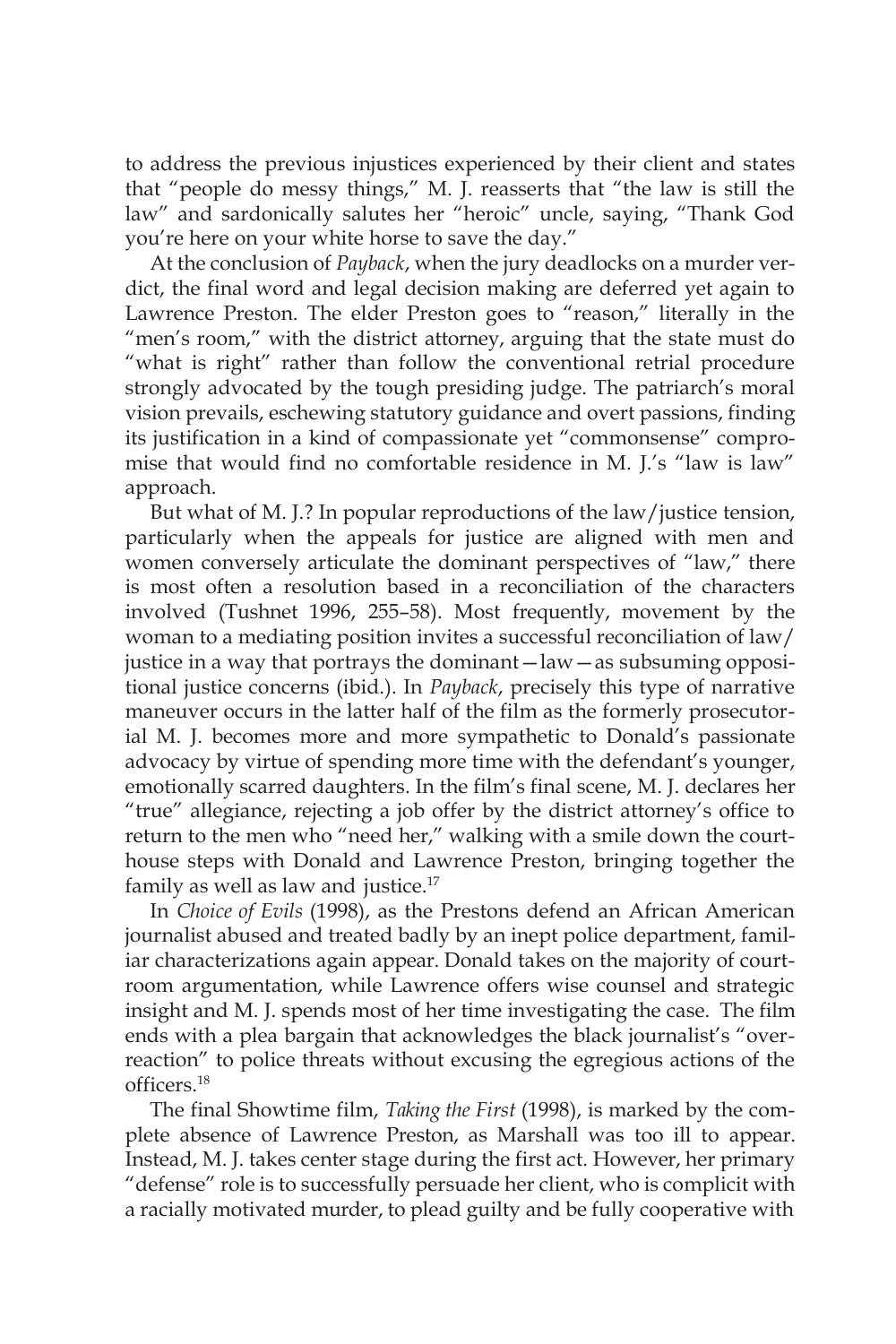the state. The Prestons take on the hot-button issue of hate speech yet do so in a way that allows them to appear as quasiprosecutorial. In a strange twist, after their client pleads, Donald and M. J., feeling some remorse for defending a participant in a hate crime, work essentially as prosecutors hired by the mother of the hate-crime victim to bring the leader of the hate group to justice via a civil lawsuit. In doing so, the Prestons articulate how their own, very particular pursuit of justice is in strong opposition to the American Civil Liberties Union and court affirmations of First Amendment protections for even ugly, hate-filled expression.

While *Taking the First* places considerable focus on the victimized and grieving Latino family and has M. J. and Donald articulating how they "hate" defending their client, the three Showtime films, following the stylistic tradition of the sixties series, seldom use many elements of melodrama, and when they do, they place a focus on characters other than the Prestons. In this way (among others), Preston and Preston are lawyers quite unlike their highly rated primetime colleagues, the attorney teams in *The Practice* and *Ally McBeal*. While *McBeal*, in the words of one analyst, "essentially mocks the law as a façade of emotional detachment and reason . . . [and] viewers are repeatedly reminded that everything professional is also personal," the Showtime *Defenders* continues to reiterate a "statesmanlike" lawyerly ideal from a very different time and cultural milieu (Epstein 1998a, 119).

This fictional construction was criticized and deemed old-fashioned or bland by more than one commentator. *TV Guide Online*, for example, wrote, "A meaningful exploration of the gray areas of law, *The Defenders: Payback* bogs down in a debate it fails to illuminate. The controversy over victims' rights should have been examined in a torrent of cascading emotions, not talked to death. This movie could take a tip from current legal series . . . which explore thought-provoking issues without sacrificing the satisfactions of melodrama" ("*Defenders: Payback*" 1997, 2).

However, as mentioned earlier, many prominent critics' response to these motion pictures was largely positive and explicitly memory based—paying belated honor to the series and characters of old. Beyond a typical review's recounting of the story outlines, these writers typically highlighted the distinguished careers of E. G. Marshall and Reginald Rose in a way that echoed the original series' emphasis on established, awardwinning production talent and pedigree as well as its trademark social relevance and readiness to take on the tough issues of the day.

Characteristic of these admirers, Mike Duffy of the *Detroit Free Press*  wrote, "Everything old is new again. And out bounces 'Payback,' the first of a series of new Showtime TV movies based on 'The Defenders,' a groundbreaking early 1960s courtroom drama. Not a terribly original idea, perhaps. But one that is satisfying and well executed. . . . A blast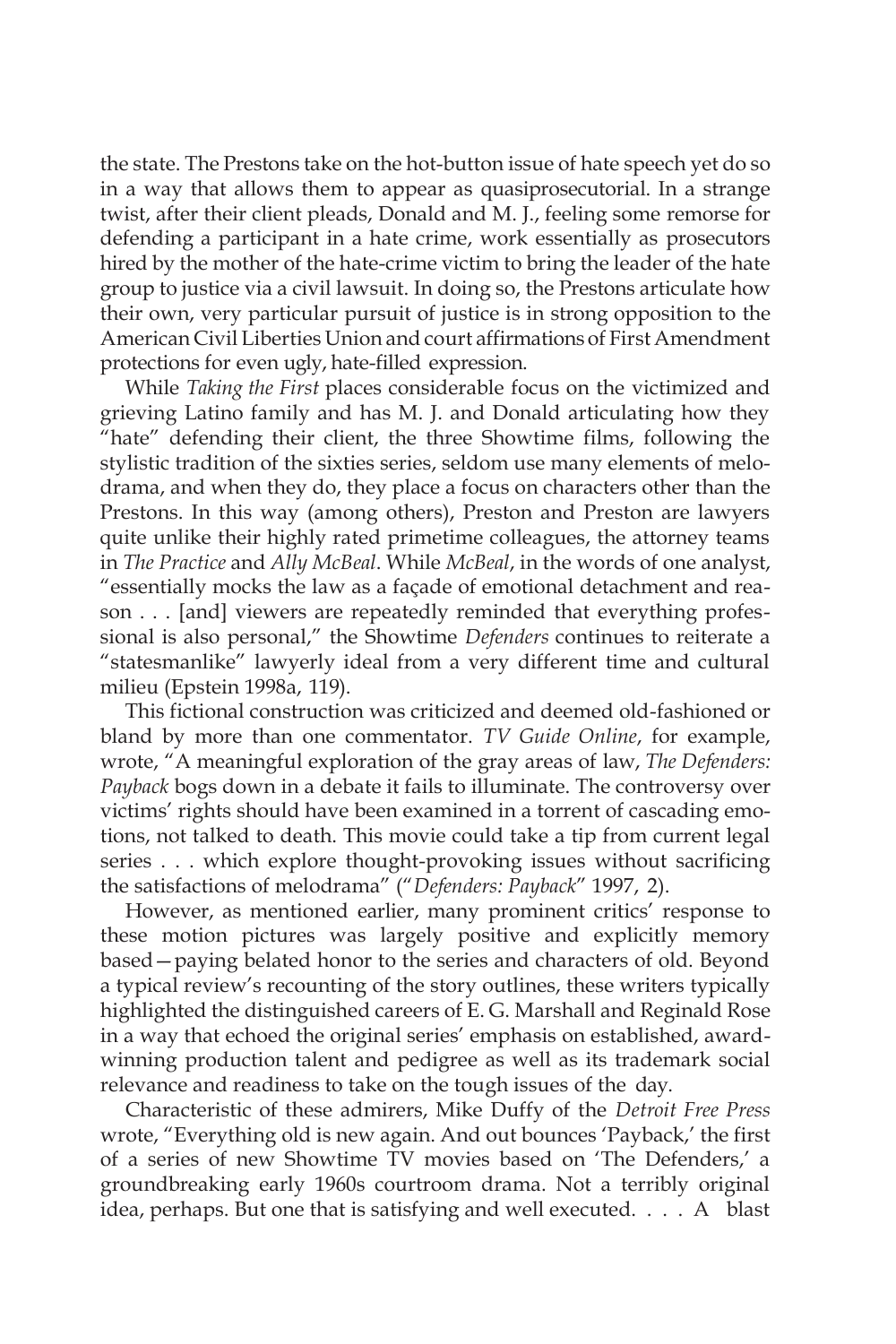from the channel-surfing past, 'The Defenders' still has the right jurisprudential stuff" (1997, 10).

Duffy's praise was typical of the positive reviews for the Showtime project, focused as it was on the past credentials, prestige, and social currency of the sixties series, while adding only brief remarks about the Showtime project as still having "the right stuff." For example, *The New York Times* television critic Will Joyner echoed Duffy's sentiments, deeming the new *Defenders* appealing for its "unusually thoughtful" courtroom drama, finding the old show "appropriate for renovation in the 1990s" (1997, B15). Columnist David Bianculli, while admitting that the *Defenders*  cable telemovies came "seemingly out of nowhere," was another among a majority of television critics who traced the series' lineage and concluded with an evaluation along the lines of "it's a new lease on life for a great series that fully deserves it" (1997, D2).

In the eyes of these reviewers, the new old *Defenders* returned, offering nostalgic images of virtuous, non–self-aggrandizing defense attorneys sensitive to the problems and pitfalls of criminal law practices as well as the needs of the state. A father, a gentleman-statesman, had returned to pass on to his other son essential knowledges pertaining to law, justice, and masculinity. An unapologetic nostalgia marked these mainstream press reviews, signaled by more column inches often given to remembrances of the "seminal" sixties series and its venerated connections to "golden age" anthology drama than to explicit evaluation of the 1997– 1998 remakes. Reviewers primarily offered praise for a program past rather than present and offered an understanding of the sixties program ensconced in contemporary concerns regarding the working out of justice in a "post-O. J." moment—in which the boundaries and legal definitions demarcating popular media, law, politics, and public-private spheres are incoherent, complicated, and continually contested.

In these moments, the cultural politics of nostalgia, as a way of ordering and understanding the present, come to the fore. For nostalgia is more than an often-decried sentimentality, ignorance, or "errant" thinking about the past that never was. It points careful analysts toward larger social myths, anxieties, and senses of loss. Among the conditions for nostalgia's existence is a sense that the present is deficient, marked by its failings. In address of present anxieties regarding the incoherence and fragmentation of social life and law, it envisions a time that was more clearly ordered, unified, and comprehensible, when the social boundaries of law, public and private, and politics were more coherent and manifest (Lowenthal 1989). As David Lowenthal argues, the past reconstructed is always more coherent than when it happened and certainly more coherent than today: "For all its strangeness, the past thus looks more definitive and magisterial than the present. Hence history reveals and nostalgia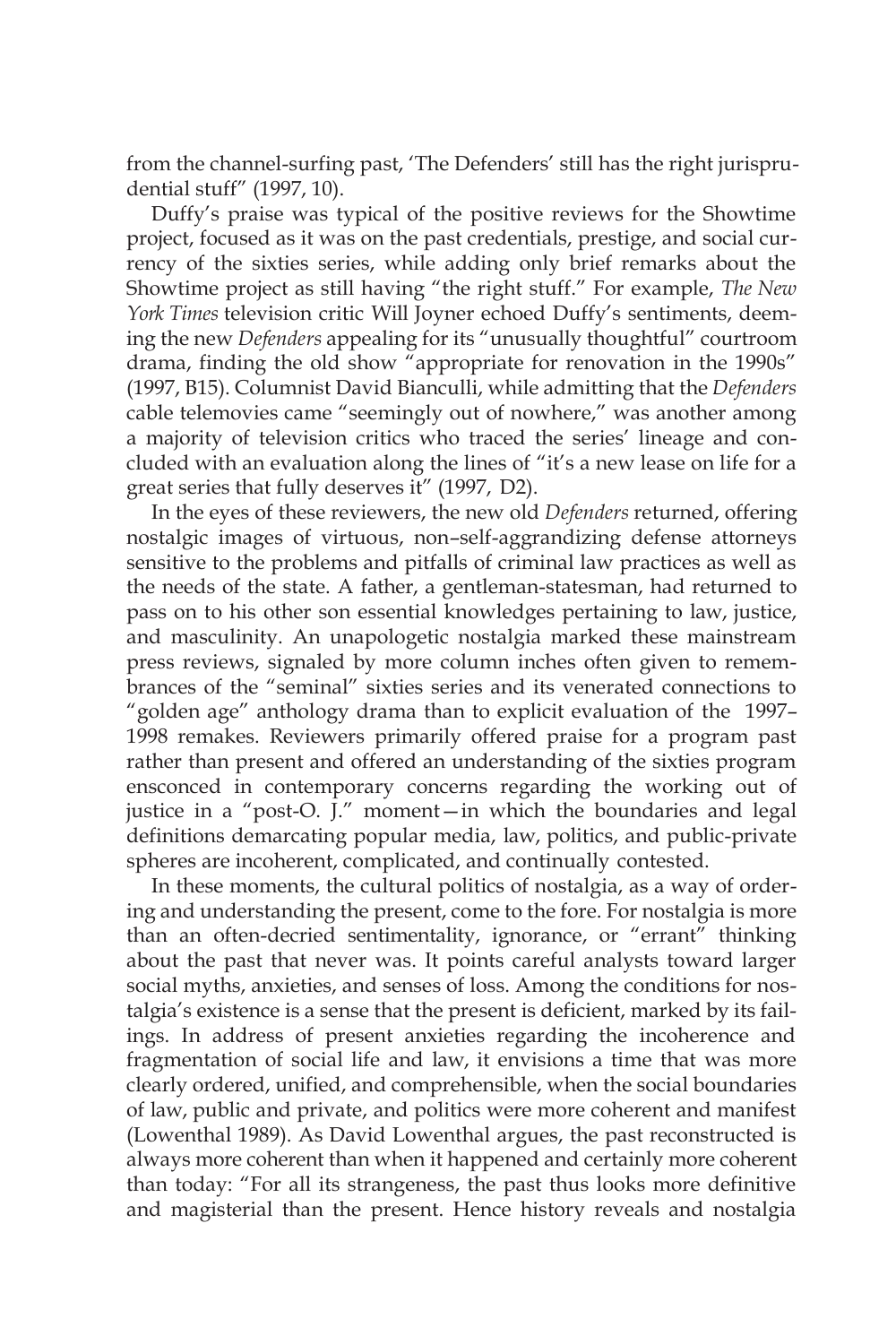celebrates an ordered clarity contrasting with the chaos or imprecision of our own times" (1989, 30).

It is understandable that some critics would thus praise popular depictions of legal practice that appeared more ordered, definitive, and magisterial than those offered in the present. The reworked *Defenders* was praised for appearing as a short-lived homage to legal storytelling in a reimagined past. For many television critics, the *Defenders* revival reiterated an enduring hope that in dangerous, disordered times, the irresolvable tensions and incoherencies of contemporary law might be successfully mediated, if only the right type of attorneys were to be found.

#### **Notes**

1. The 1998 death of E. G. Marshall effectively marked the end of the 1997–1998 *Defenders* revival, after three Showtime motion pictures bearing the series' title were aired. The movie titles, in the order of their distribution, were *Payback* (1997), *Choice of Evils* (1998), and *Taking the First* (1998). Paramount and Reginald Rose hold the television rights to the original program.

I viewed episodes of the sixties television series at the Los Angeles Museum of Television and Radio and found helpful production and publicity materials in the Paramount Pictures Collection housed at UCLA's Arts Library (Paramount Pictures Corporation, Script and Budget Materials, Collection 171, Los Angeles, CA). While the New York City and Los Angeles museums of television and radio hold good collections of *The Defenders* episodes, a full set is available at the University of Wisconsin's Center for Film and Theater Research in Madison. And I am particularly grateful to Mark Alvey for his review of *The Defenders* episodes and his generous help with this essay.

2. Steve Greenfield's (2001) essay is a good example of this scholarship and of a recent analysis of popular media texts, demonstrating how heroic cinematic lawyers are often required to act "outside" of law to achieve justice.

3. *Arrest and Trial* (1963–1964) and *For the People* (1965).

4. It is obvious that at least some of these programs attracted a devout fan following. As Brooks and Marsh explain, although *The Law and Mr. Jones* was canceled by ABC after one season, "viewer response, in the form of thousands of angry letters, was so strong" that the program was brought back seven months later (1992, 499).

5. The discourses of courtroom drama have long fascinated audiences of television and film, and generalized, often psychologically based, explanations for the enduring appeal of such texts have been offered by scholars working in psychoanalytic theory and genre studies. This essay offers a different perspective, placing an emphasis on the thoroughly social nature of such texts.

6. Industry estimates during the season put viewership at twenty-one million per week (Efron 1962).

7. CBS highlighted the program's heritage and talent in its marketing campaign. "Network publicity stressed the anthology track records of [Executive Producer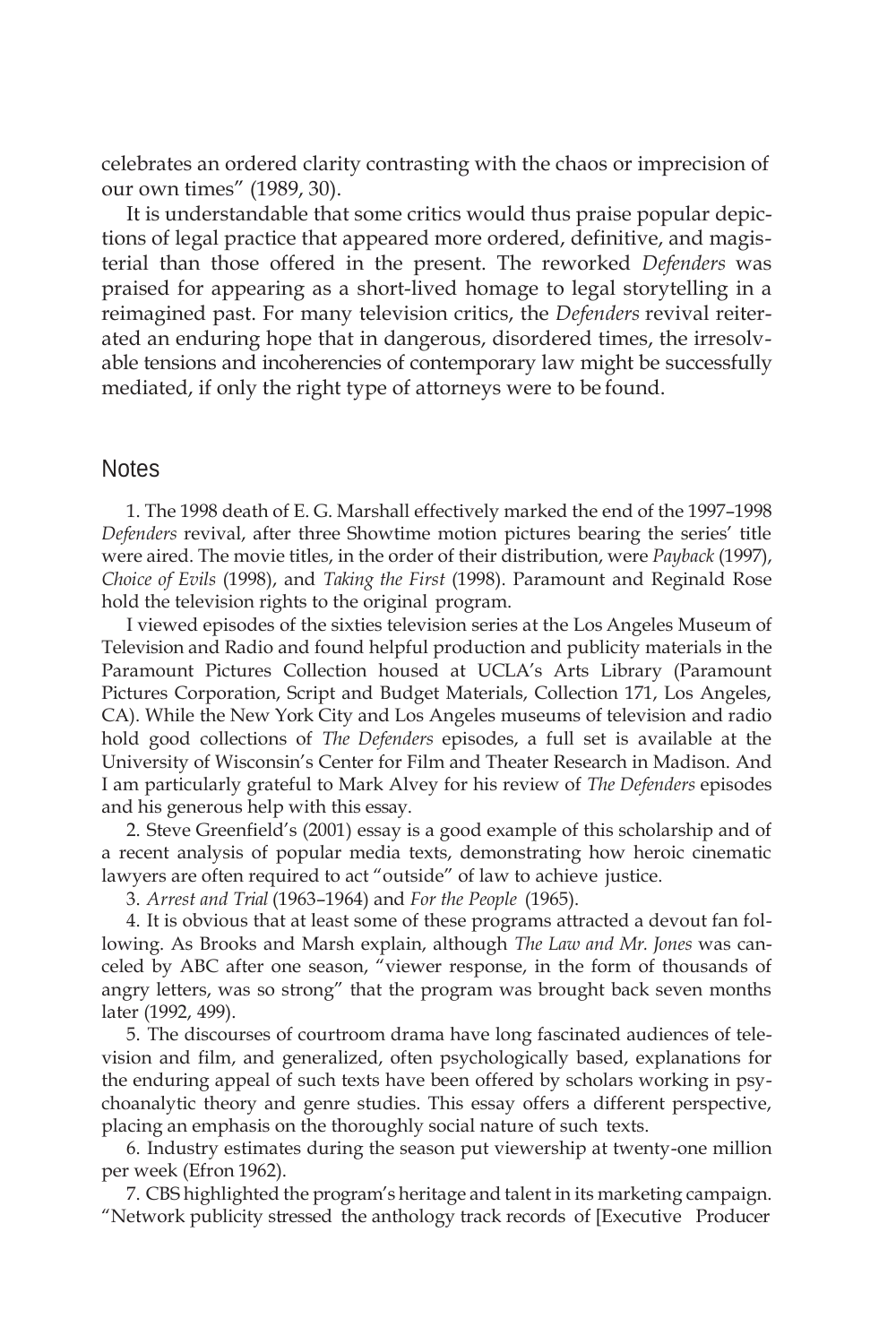Herb] Brodkin and Rose, and the Broadway background of E. G. Marshall, and touted the show's director roster as 'an honor roll of the television arts,' and its writers as 'bywords in the field of television drama'?" (Alvey 1995, 213). The show was quickly recognized and applauded as "quality" television, a part of the industry's efforts toward social relevance and "high-brow" programming.

8. This dialogue highlighted the synergistic relationship of popular culture and law. Repeatedly expressing the concern that there were "real" legal practices jeopardized by "unreal" popular representations, legal professionals affirmed a troubled formal dichotomy while implicitly recognizing and underscoring popular culture's role in the formation of legal understandings. They pointed to the popular as a crucial site for exercises of social control, negotiation, and struggle. In environments such as those marked by the "crises" of the early sixties, professional anxieties regarding social power and control have grown as assumptions of institutionalized law's autonomy and sovereignty are disrupted by the powerful discourses around and within popular texts.

9. According to other critics, dangerous knowledges were also circulated as the show addressed particular issues deemed "out of bounds." This took place on April 28, 1962, as *The Defenders* aired "The Benefactor." In a ground-breaking dramatic treatment of abortion rights that advocated legal change, the Prestons acted as counsel for a licensed physician who was apprehended while about to perform an illegal abortion. The lawyers learn that the doctor has performed such procedures for eight years but echo his conviction that "the law, before closing off one avenue of recovery from frailty of human behavior, must first make certain that another recovery remains, or indeed, exists at all." The jury finds the doctor guilty but asks that the judge demonstrate compassion and leniency. During the trial, the Prestons choose to recognize the "letter of the law," declaring abortion's illegality only briefly, and then depart from it, arguing that codified legal authority does not have adequate flexibility to address this case and situation. In this episode and others, the Prestons conscientiously and repeatedly dismiss formal codes to offer personalized and humanitarian arguments residing outside the institutionalized letters of criminal law. In this way, Lawrence and Kenneth Preston become "the law" themselves, benevolent sovereigns arguing that their moral vision should order human behavior.

So it is understandable that after "The Benefactor" aired, disturbed viewers wrote the show to say that the program had "crossed the line" and was no longer dealingwith "the law" as much as moral or political crusading. When "The Benefactor" aired, ten CBS affiliates refused to air the program, and all three of the series' regular advertisers withdrew sponsorship. CBS opted not to rerun the episode during the summer, even though, according to the network, letters and phone calls overwhelmingly commended the program. Series creator and writer Reginald Rose told *The New York Times* that mail response to the episode ran about eleven to one in its favor (May 13, 1962, Sec. 2, 19).

Those upset by "The Benefactor" pointed out that television's melodramatic devices had been used in a way that both swayed viewers and popularized understandings of criminal law. A typical criticism was printed in the Catholic publication *America*. In the periodical, L. C. McHugh, S.J., expressed disagreement with the episode's tacit approval of the physician and his actions and linked this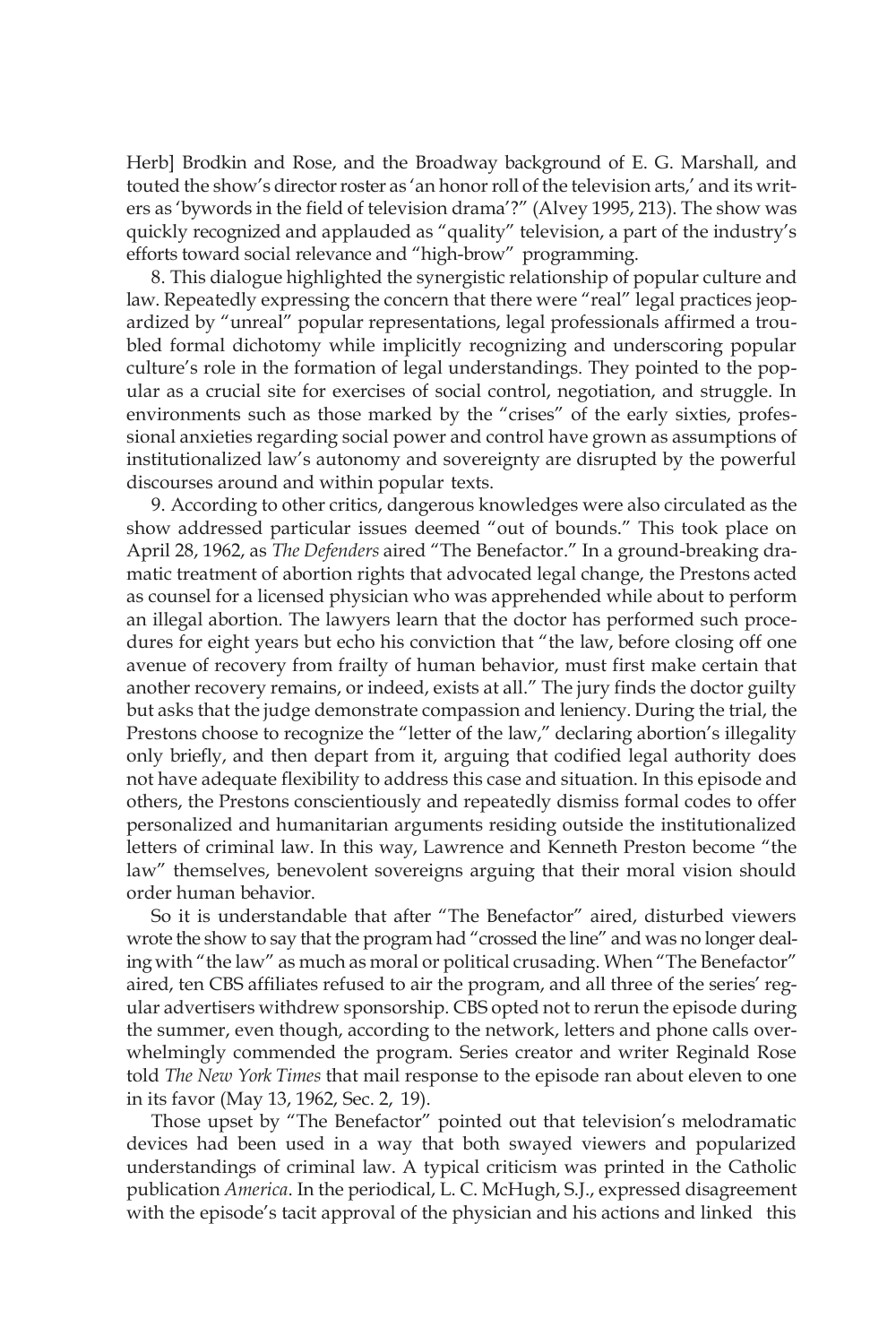disagreement with his concern that the law had been damaged. Specifically, McHugh wrote that the episode's "courtroom scenes and by play tended to downgrade the majesty of law and induce disrespect for it" (1962, 232). McHugh's remarks were not at all unusual for *Defenders* critics. Most often, they expressed disagreement with the production's depiction of social issues such as abortion or capital punishment and connected these criticisms to remarks about popular culture's diminishment of legal authority. In these criticisms, *The Defenders* represented not only a contrary moral voice but also a text that dared wed popular realist aesthetics with weighty questions of social order. And in this wedding, the critics claimed, the law was compromised.

Along these lines, Jack O'Brien (1962), columnist for the *New York Journal American*, also blasted "The Benefactor," calling the production "slanted, immoral, cynical, and shrewdly constructed." He wrote that since "The Benefactor" aired, "we have received a tremendous outpouring of resentment against the show and against CBS." Comedian Jackie Gleason took time to affirm O'Brien's stance, and the columnist reprinted Gleason's note: "I thought your comments regarding the television show 'The Benefactor' were absolutely to the point and . . . revealed the show for what it is. This type of TV presentation is the most insidious style of lobbying for all the insane, immoral and just plain quack movements. I'm glad you spotted it for what it is."

Clearly, in the minds of these writers and others, boundaries had been crossed in this popular representation of legal practice. Writers said the show was laden with artistic and sexual politics degrading to the majesty of a professionalized law ostensibly distanced or kept apart from such hurley burley. And, of course, as these criticisms offered implicit and explicit boundaries for law, they did the same, implicitly, for aesthetic and sexual politics, marking out their "inappropriate" intersections with other popular concerns.

10. Reginald Rose, the series chief writer, described this relationship as the central point of narrative tension in his 1964 *TelevisionQuarterly* article defending the program.

11. In terms of the division of labor, the roles were also clear—the elder Preston dressed more formally, made the majority of in-court presentations, and generally worked as a student and reformer of law.The son had a more casual style and spent more time outside the courtroom, often doing the lawyerly legwork of conducting interviews and investigations while his dad studied the legal questions at hand.

12. But, of course, not everyone could handle the powerful tools of due process, no matter how wronged or oppressed. In several episodes of *The Defenders*, a caution was voiced, via characterizations of flawed, sometimes disastrous attempts to practice jurisprudence outside the courtroom, that criminal law is best practiced and managed by the select few, the officially designated—most specifically, legal fathers: male lawyers and judges. For an example of this theme and caution, see the episode titled "The Tarnished Cross."

13. Lawrence Preston argues, in part, "We live in a materialistic society where the ownership of things is what rules our lives. And if we can't own what we are told we must own, well then, we become miserable unhappy envious bitter wretches—and some of us retaliate by committing crimes against the society which has imprisoned us in its peculiar ghetto —a ghetto reserved for people who are unable to own the proper possessions."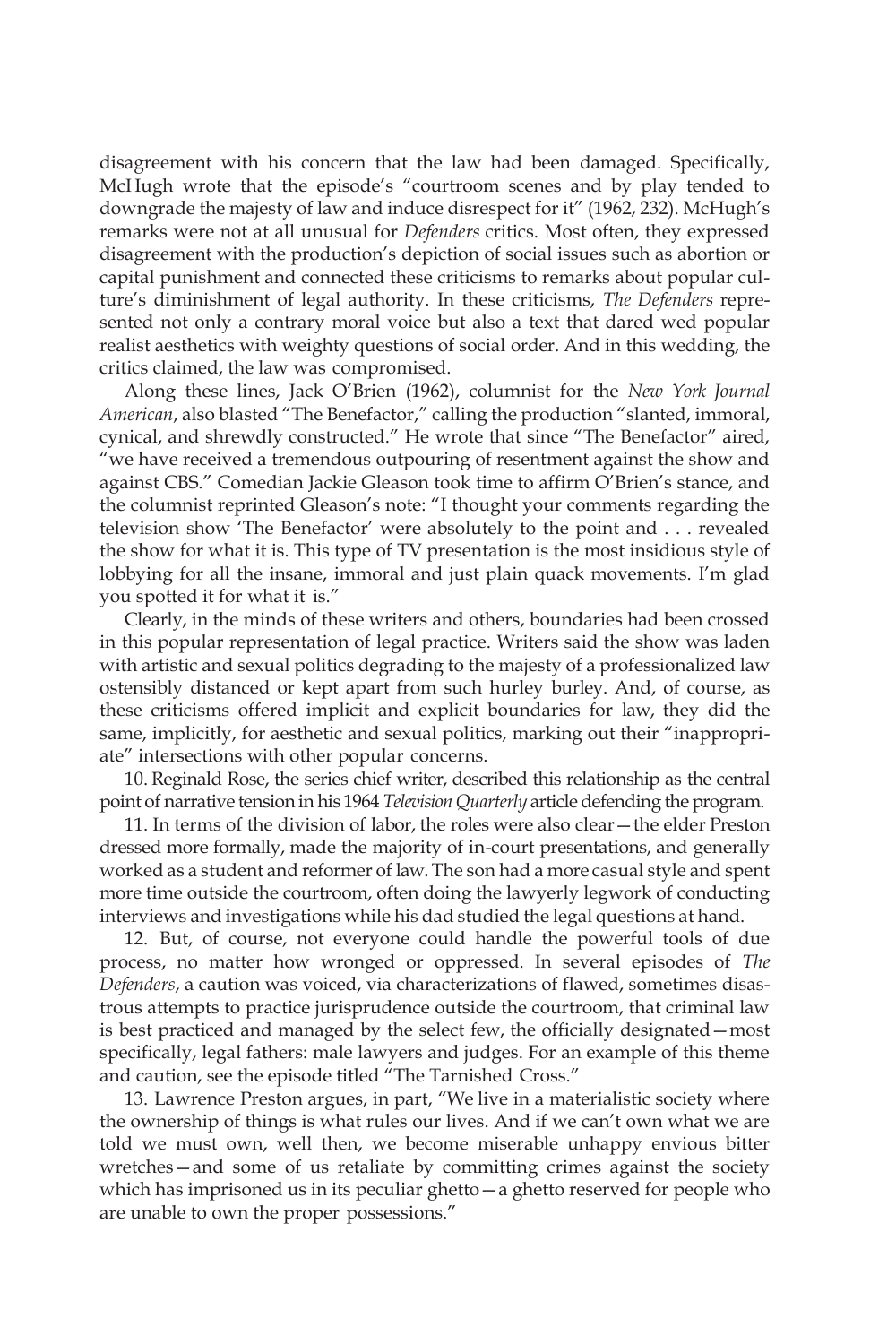14. D'Acci goes on to note that the narrative separation of the male law enforcer from significant relationships with women is a historical hallmark of police programs and that such separations, along with an emphasis on the dedication of the professional to his vocation, render the figure and body of law enforcement as "'worthy' of articulating . . . an abstract notion of Law" (1994, 116–17). This analysis of law-and-order fare fits well with description of *The Defenders* and other lawyer programs from the fifties and early sixties. In addition to Lawrence Preston, central male characters on *The New Breed*, *The Detectives*, *The Rifleman*, and *Bonanza* all served as explicit embodiments of frontier or urban law—and all had wives who were deceased.

15. On the terrain of popular culture, the rise of the "playboy" character and Hugh Hefner's *Playboy* publications joined the period's surge of consumerism with myths of male virility.

16. See, for example, Polan (1982); Taub and Schneider (1982); and MacKinnon (1982). Traditional male power has long extracted, or abstracted, bits from lives lived whole and featured these parts as the whole, or as paramount and objective truths, while neglecting "those injuries made invisible by the bounds of legal discourse" (Williams 1991, 110). Such abstraction and boundary constructions have long been of a piece with the destructive oblivions and violence of law (Sarat and Kearns 1993).

In a sense, it is an act of violence whenever legal will is imposed on the world, wherever a legal edict, judicial decision, or legislative mandate is enacted. As has been dramatically and concretely evident, particularly in the lives of women and people of color, from the sixties to the present, law routinely cuts, wrenches, or excises life from its social context. So conceived, law's violence is hardly separable from legal liberalism's "rule of law"—from the "deadening normalcy of legal abstractions and routine interpretive acts that claim for law a position beyond positioning and universality made plausible only by the systematic privileging of some voices and silencing of others" (Sarat and Kearns 1993, 210–11).

Feminist critiques and methods have offered a strong challenge to such patriarchal/legal power, disaggregation, and legitimated abstraction. The warning from feminist theorists is that such abstraction must be relentlessly interrogated and resisted, because when institutionalized, it functions to "shield the status quo from critique" (Scales 1993, 45). So it is that, as legal scholar Ann Scales has written, "feminism is vitally concerned with the oblivion" fostered by institutional and lawyerly beliefs in due process divorced from everyday lives and broader gender and racial dynamics (p. 45).

17. See Tushnet's (1996) discussion of the film *Class Action*, in which he makes a similar argument regarding the negotiation of gender and law/justice tensions within that film.

18. This plea bargain is accomplished only after the Preston men have engaged the journalist in a hostile, mock "cross-examination" exercise to coerce him into seeing his own fragility and culpability in the case. Having been saved from his own worst impulses and stubbornness by the savvy and insight of the Prestons, in the end, he, like so many others, expresses gratitude for the Preston perspective on justice.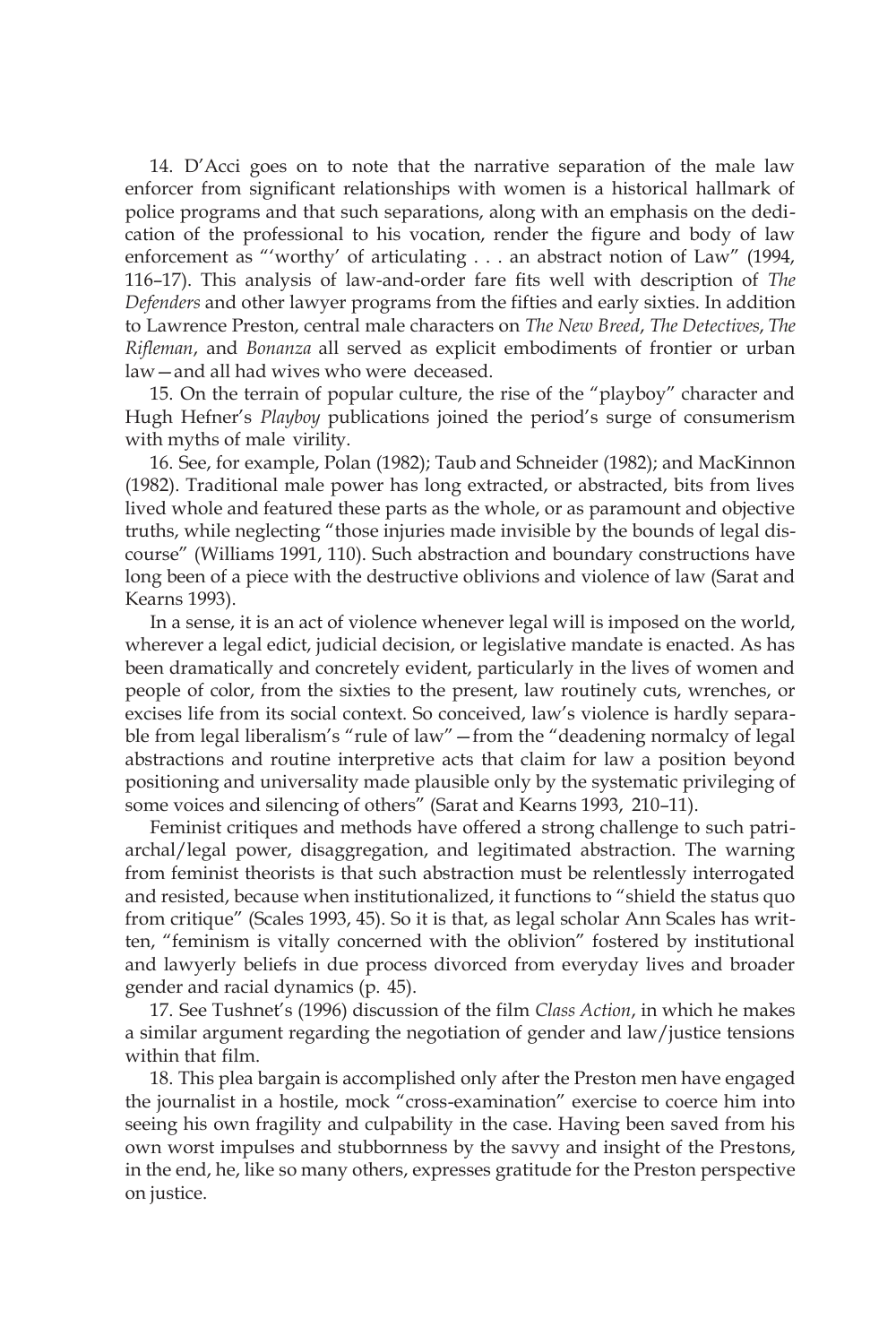#### References

- Alvey, M. 1995. Series Drama and the "Semi-Anthology": Sixties Television in Transition. PhD diss., University of Texas–Austin.
- Amory, C. 1964. Review: *The Defenders*. *TV Guide*, May 23, 3.
- Bergman, P. 2004. A *Defenders* for the 21st Century? *Picturing Justice: The On-Line Journal of Law and Popular Culture*, April 1. Accessed April 20, 2004, at [www.usfca.edu/pj/centurycity\\_bergman.htm.](http://www.usfca.edu/pj/centurycity_bergman.htm)
- Bianculli, D. 1997. Two Quality Shows Return to Television. *Greensboro News Record*, February 23, D2.
- Boddy, W. 1996. Approaching *The Untouchables*: Social Science and Moral Panics in Early Sixties Television. *Cinema Journal* 35 (4): 70–87.
- Bounds, J. D. 1996. *Perry Mason: The Authorship and Reproduction of a Popular Hero*. Westport, CT: Greenwood.
- Brooks, T., and E. Marsh. 1992. *The Complete Directory to Prime Time Network TV Shows, 1946–Present*. New York: Ballantine.
- The Case of the Unhappy D.A.: Prosecutors Contend That Television Is a Potent Pleader for the Defense. 1958. *TV Guide*, April 26, 5–7.
- Curtin, M. 1995. *Redeeming the Wasteland: Television Documentary and Cold War Politics*. New Brunswick, NJ: Rutgers University Press.
- D'Acci, J. 1994. *Defining Women: Television and the Case of* Cagney & Lacey. Chapel Hill: University of North Carolina.
- ———. 1997. Nobody's Woman? *Honey West* and the New Sexuality. In *The Revolution Wasn't Televised: Sixties Television and Social Conflict*, ed. Lynn Spigel and Michael Curtin, 73–93. New York: Routledge.
- *Defenders*: Payback (Review). 1997. *TV Guide Online*. Accessed July 12, 2004, at <http://www.tvguide.com/movies/database/showmovie.asp?MI>=41057.
- Duffy, M. 1997. *Defenders* Returns, Updated for the '90s. *Detroit Free Press*, October 10.

Efron, E. 1962. The Eternal Conflict between Good and Evil. *TV Guide*, March 17, 6–9.

- Epstein, M. 1998a. Detectives, Therapists, Fathers and Hired Guns: A Cross-Examination of Lawyer Images on American Television. PhD diss., University of Michigan.
- Faludi, S. 1999. *Stiffed: The Betrayal of the American Man*. New York: William Morrow.
- Friedman, L. 1993. *Crime and Punishment in American History*. New York: Basic Books.
- Furstenberg, F. 1971. Public Reaction to Crime in the Streets. *American Scholar* 40:601–10.
- Gelman, M. 1962. New York, New York. *Television*, December, 39–89.
- Greene, D. 1964. Going through Channels: *The Defenders* Doesn't Solve Issues, but It Isn't Afraid to Mention Them. *National Observer*, July 27, 16.
- Greenfield, S. 2001. Hero or Villain? Cinematic Lawyers and the Delivery of Justice. *Journal of Law and Society* 28 (1): 25–39.
- Golden, J. 1963. TV's Womanless Hero. *Television Quarterly* 2:13–15.
- Hall, K. 1989. *The Magic Mirror: Law in American History*. New York: Oxford University Press.
- Hill, M. 1997. New Series Does Justice to Old "Defenders." *The Washington Post*, October 9.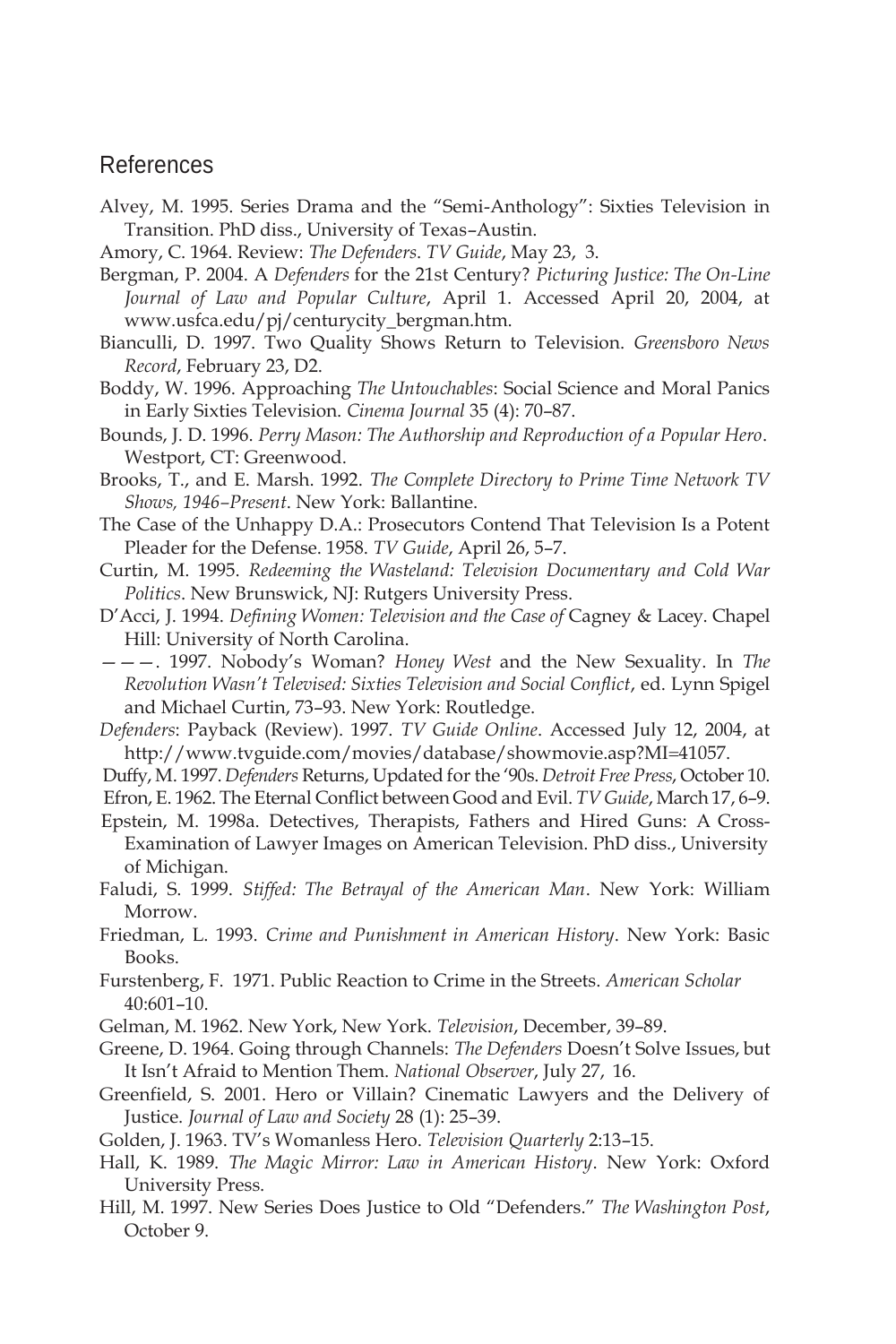- Joyner, W. 1997. Patriarch Puts Together a New Defense Team. *The New York Times*, October 11, B15, 1.
- Lenz, T. 2003. *Changing Images of Law in Film & Television Crime Stories*. New York: Peter Lang.
- Lowenthal, D. 1989. Nostalgia Tells It Like It Wasn't. In *The Imagined Past: History and Nostalgia*, ed. Christopher Shaw and Malcolm Chase, 18–32. London: Palgrave Macmillan.
- MacKinnon, C. 1982. Feminism, Marxism, Method, and the State: An Agenda for Theory. *Signs: Journal of Women in Culture and Society* 7 (3): 515–44.
- McHugh, L. C. 1962. CBS Finds Benefactor. *America*, May 12, 232.
- Museum of Broadcasting. 1985. *Produced by . . . Herb Brodkin: A signature of Conviction and Integrity*. New York: Museum of Broadcasting.
- Newcomb, H. 1974. *TV: The Most Popular Art*. Garden City, NY: Anchor.
- O'Brien, J. 1962. Viewers Attack *Defenders*. *New York Journal American*, May 8.
- Peller, G. 1993. Criminal Law, Race, and the Ideology of Bias: Transcending the Critical Tools of the Sixties. *Tulane Law Review* 67:2231–46.
- Polan, D. 1982. Toward a Theory of Law and Patriarchy. In *The Politics of Law: A Progressive Critique*, ed. David Kairys, 294–303. New York: Pantheon.
- *Produced by Herb Brodkin*. 1985. Produced by the Museum of Broadcasting, New York. Videocassette.
- Prosecutors Protest Role as Tube Boobs. 1975. *Sunday Daily News*, March 9, L1.
- Rapping, E. 2003. *Law and Justice as Seen on TV*. New York: New York University Press.
- Redhead, S. 1995. *Unpopular Cultures: The Birth of Law and Popular Culture*. Manchester, UK: Manchester University.
- Rogow, S. 2000. Telephone interview, January 12.
- Rose, R. 1964. Law, Drama and Criticism. *Television Quarterly* 3:21–28.

Rosenberg, H. 1997. This Time, *The Defenders* Will Hold Court on Showtime. *Los Angeles Times*, September 1, F1, F14.

- Sarat, A., and T. Kearns. 1993. A Journey through Forgetting: Toward a Jurisprudence of Violence. In *The Fate of Law*, ed. Austin Sarat and Thomas Kearns, 209–73. Ann Arbor: University of Michigan.
- Scales, A. 1993. The Emergence of Feminist Jurisprudence: An Essay. In *Feminist Legal Theory: Foundations*, ed. Kelly Weisberg, 40–57. Philadelphia: Temple University Press.
- Shayon, R. L. 1964. TV and Radio (column). *Saturday Review*, November 28.
- Stark, S. 1987. Perry Mason Meets Sonny Crockett: The History of Lawyers and the Police as Television Heroes. *University of Miami Law Review* 42:229–83.
- Streeter, T. 1990. Beyond Freedom of Speech and Public Interest: The Relevance of Critical Legal Studies to Communications Policy. *Journal of Communication*  20 (2): 43–63.
- Taub, N., and E. Schneider. 1982. Perspectives on Women's Subordination and the Role of Law. In *The Politics of Law: A Progressive Critique*, ed. David Kairys, 117–39. New York: Pantheon.
- Television Review. 1961. *Variety*, September 20, 31.
- Tushnet, M. 1996. Class action: One View of Gender and Law in Popular Culture. In *Legal Reelism: Movies as Legal Texts*, ed. John Denvir, 244–60. Champaign: University of Illinois.